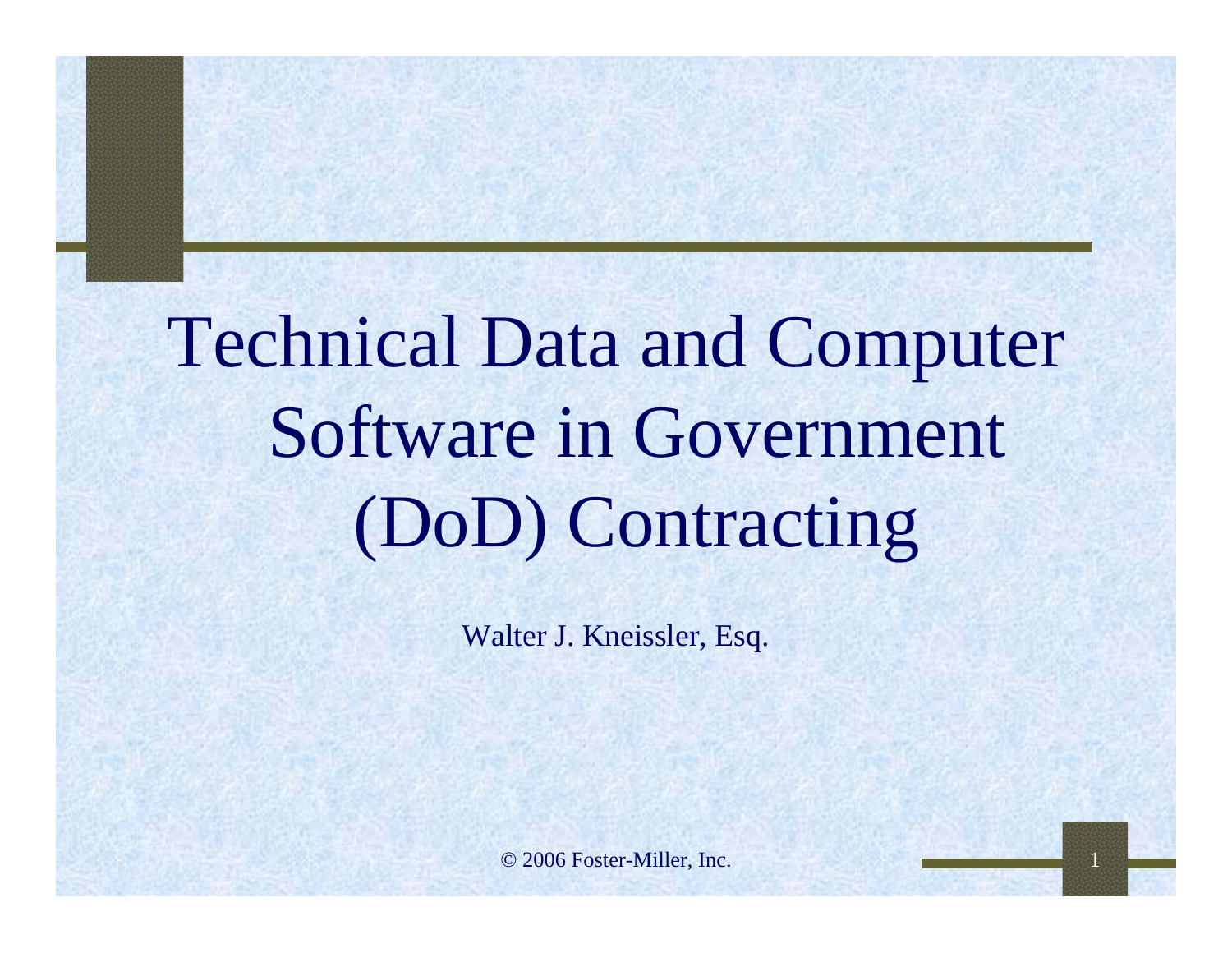# Data Rights and Computer Software in Government (DoD) Contracting

## **This Presentation will answer the following Questions:**

- How are Technical Data and Software are treated in Department of Defense (DoD) Contracts?
- **How is it best to protect Technical Data and** Software when contracting with the DoD?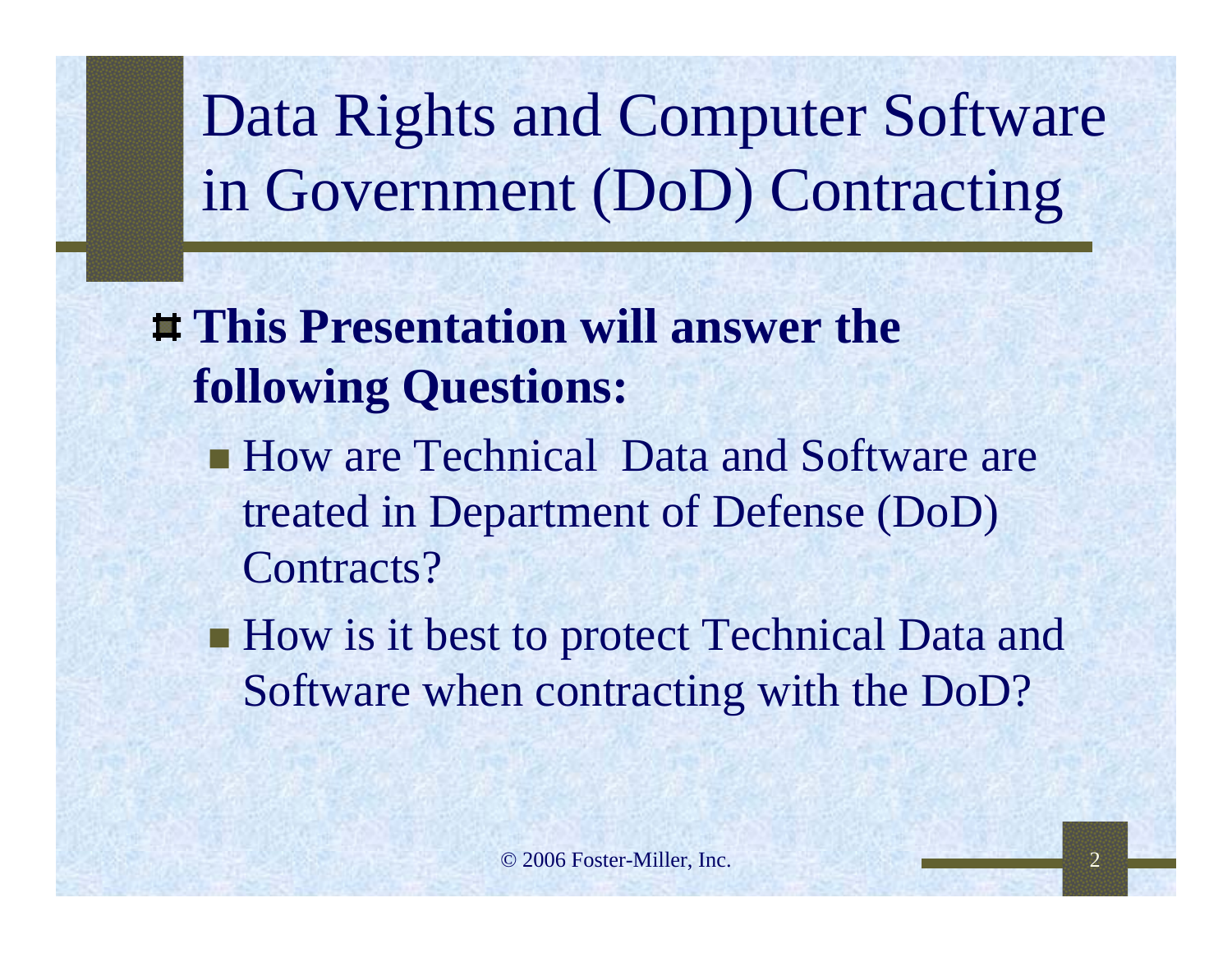## Governance

 $\#$  **Data and Software Rights in DoD Contracts** are governed by the DoD supplement to the Federal Acquisition Regulations

**Commonly referred to as the**

**DFAR**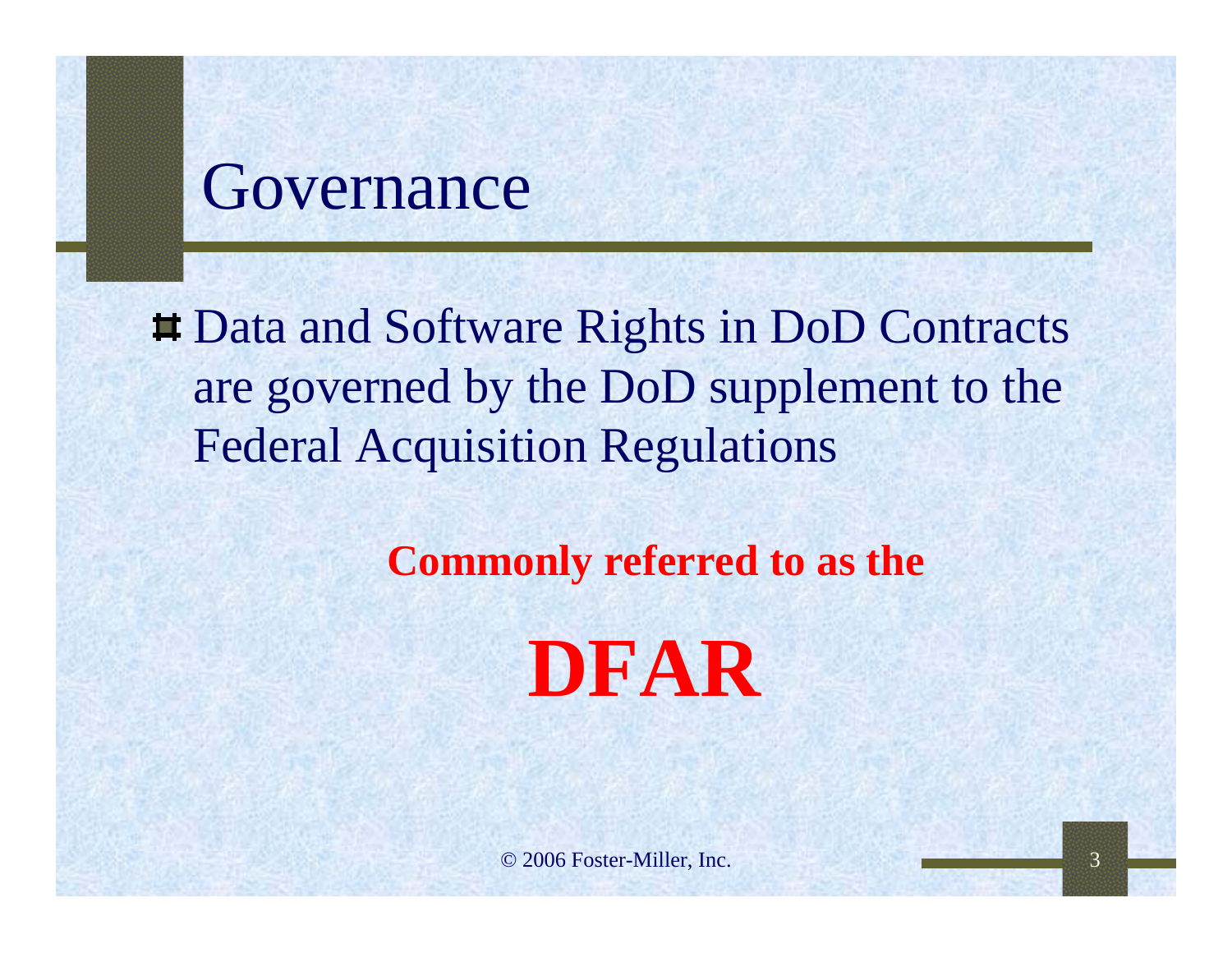# Part I – Commercial Contracts

**If** you are selling commercial products or software to the Government, the following rules will generally apply to Technical Data and Software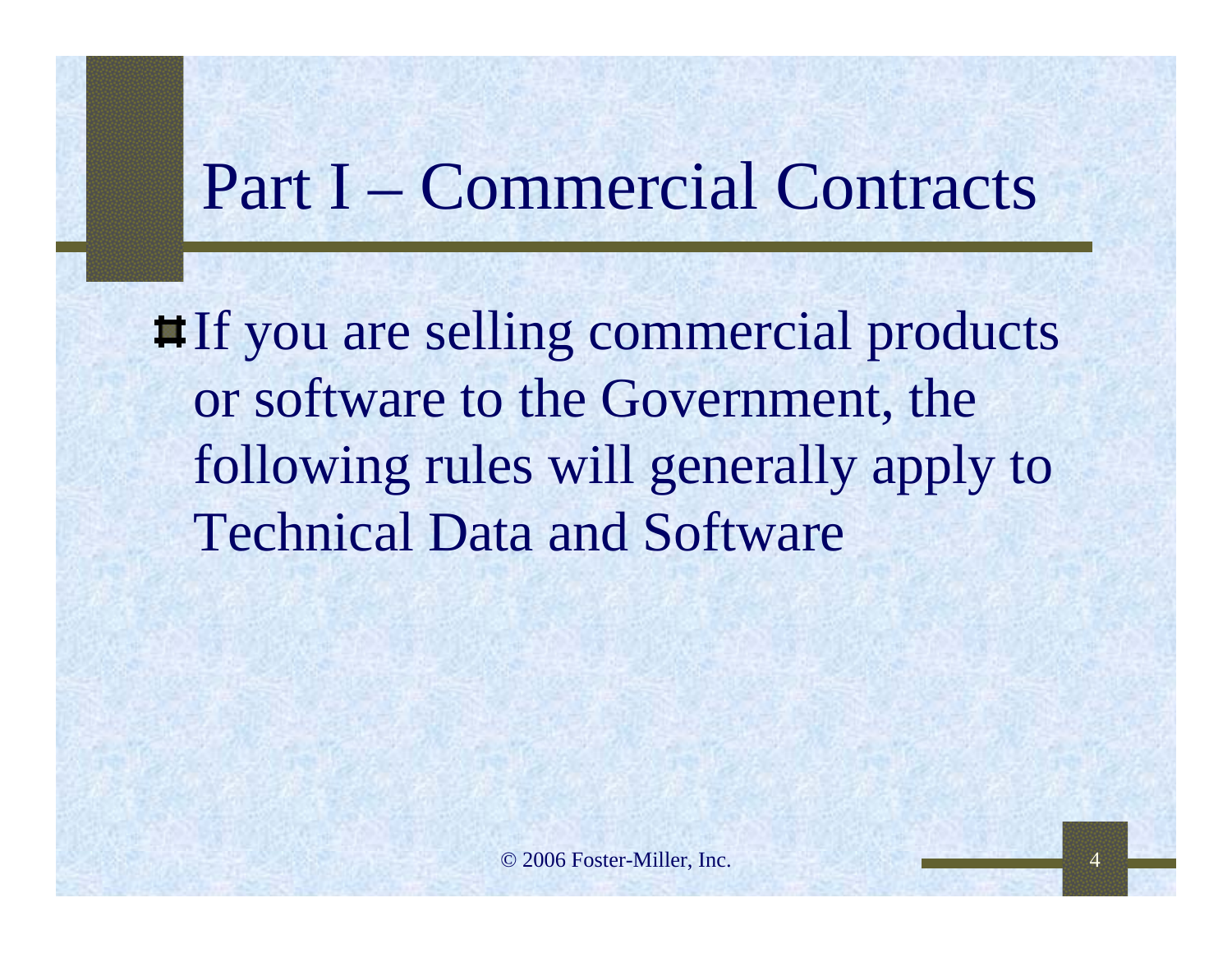# Commercial Items

**¤Commercial Items Defined: Commercial items are items that have** been sold, leased or licensed to the public or offered for sale lease or license to the public or items that, but for minor modifications, would meet the above criteria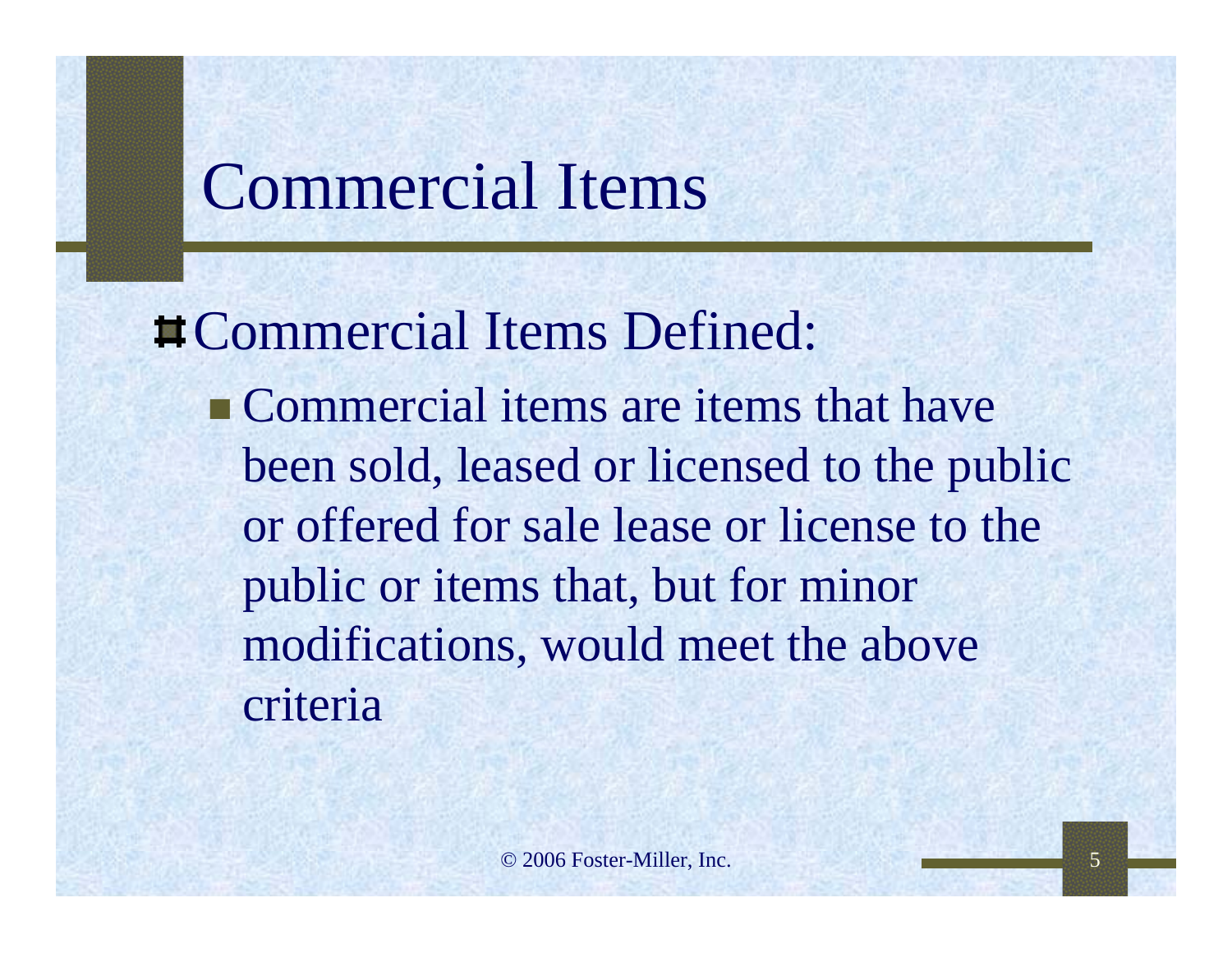## DFAR Treatment—Commercial Data

#### DFAR 252.227-7015■

- Government has license rights to certain data 28 related to commercial Contracts—i.e. the right to use modify, reproduce, release, perform, display or disclose, and permit others to do so. This data includes the following:
	- Data delivered without restriction
	- Form, fit and Function Data
	- Data necessary for operation, installation or training
	- Data the Government already has rights in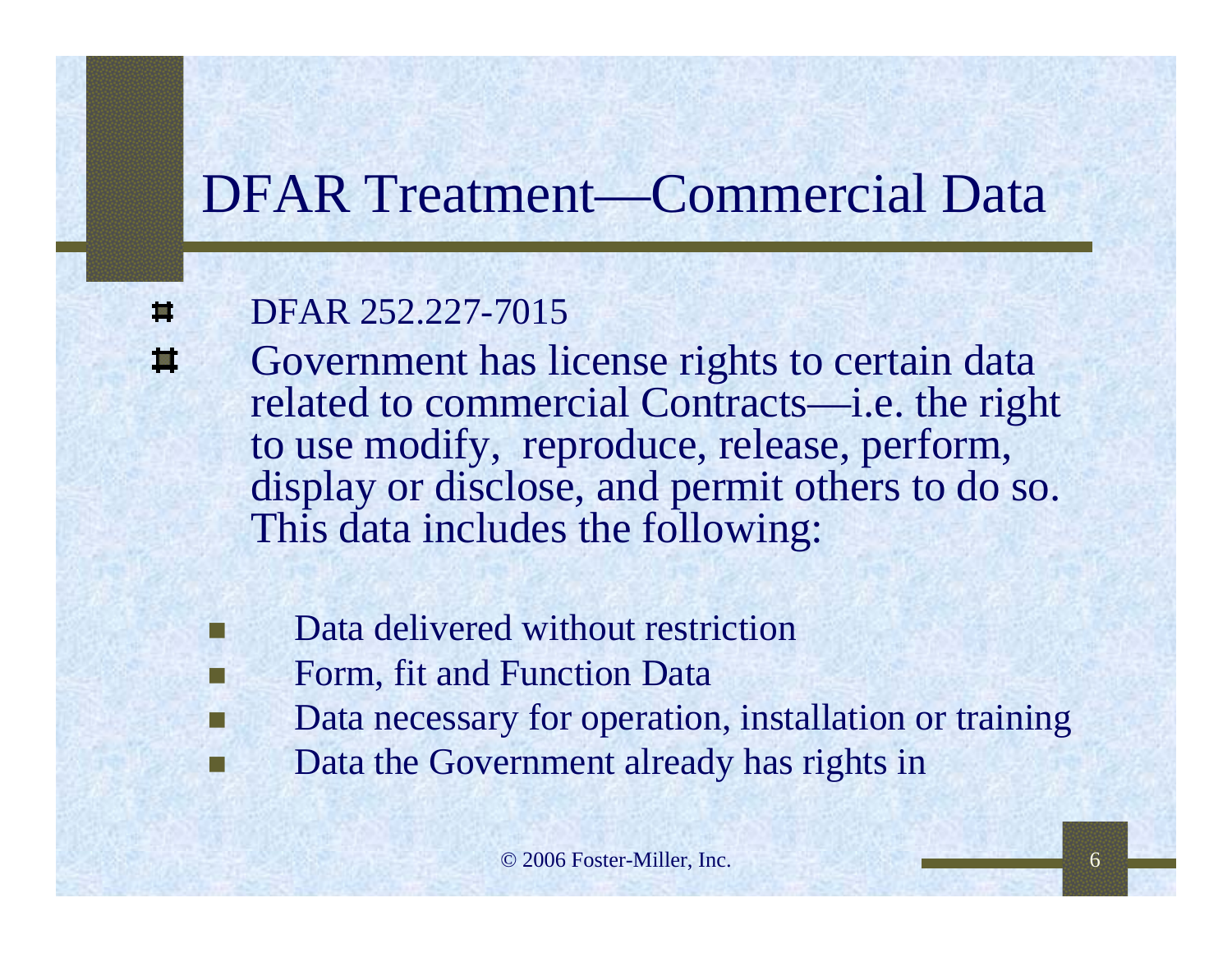# Form, Fit, and Function Data

### Form, Fit, and Function Data

**Technical data that describes the required** overall physical, functional and performance characteristics of an item, component or process to the extent necessary to permit identification of physically and functionally interchangeable items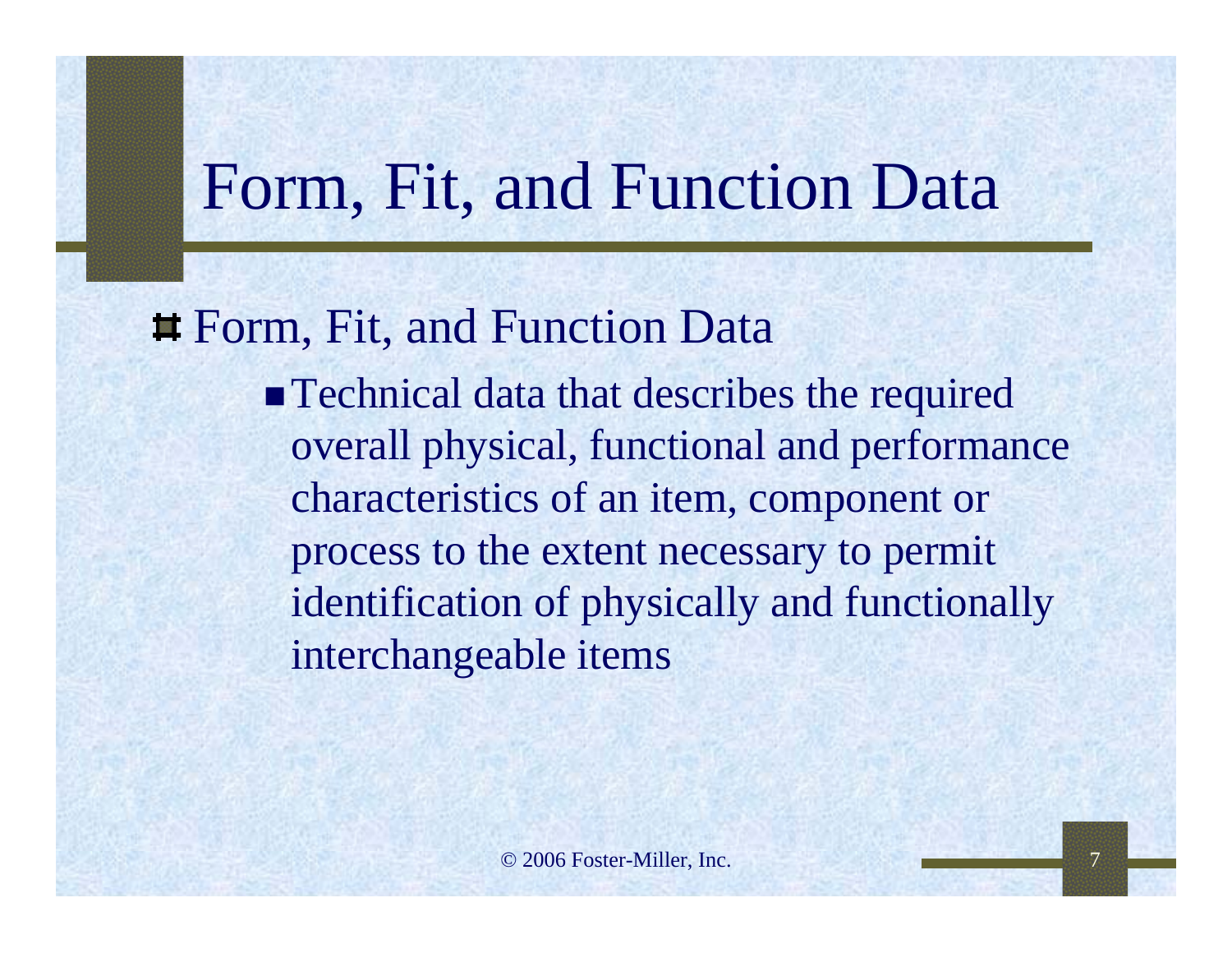## Commercial Software

Definition of Commercial Software similar to definition of Commercial Items

 Software developed or regularly used for nongovernmental purposes which—has been sold or licensed to the public, has been offered for sale, lease, or licensed to the public or has not been offered, sold, leased or licensed, but will be available for commercial sale, lease or license in time to satisfy the delivery requirements of this contract (*DFAR 252.227- 7014(a)(1)*)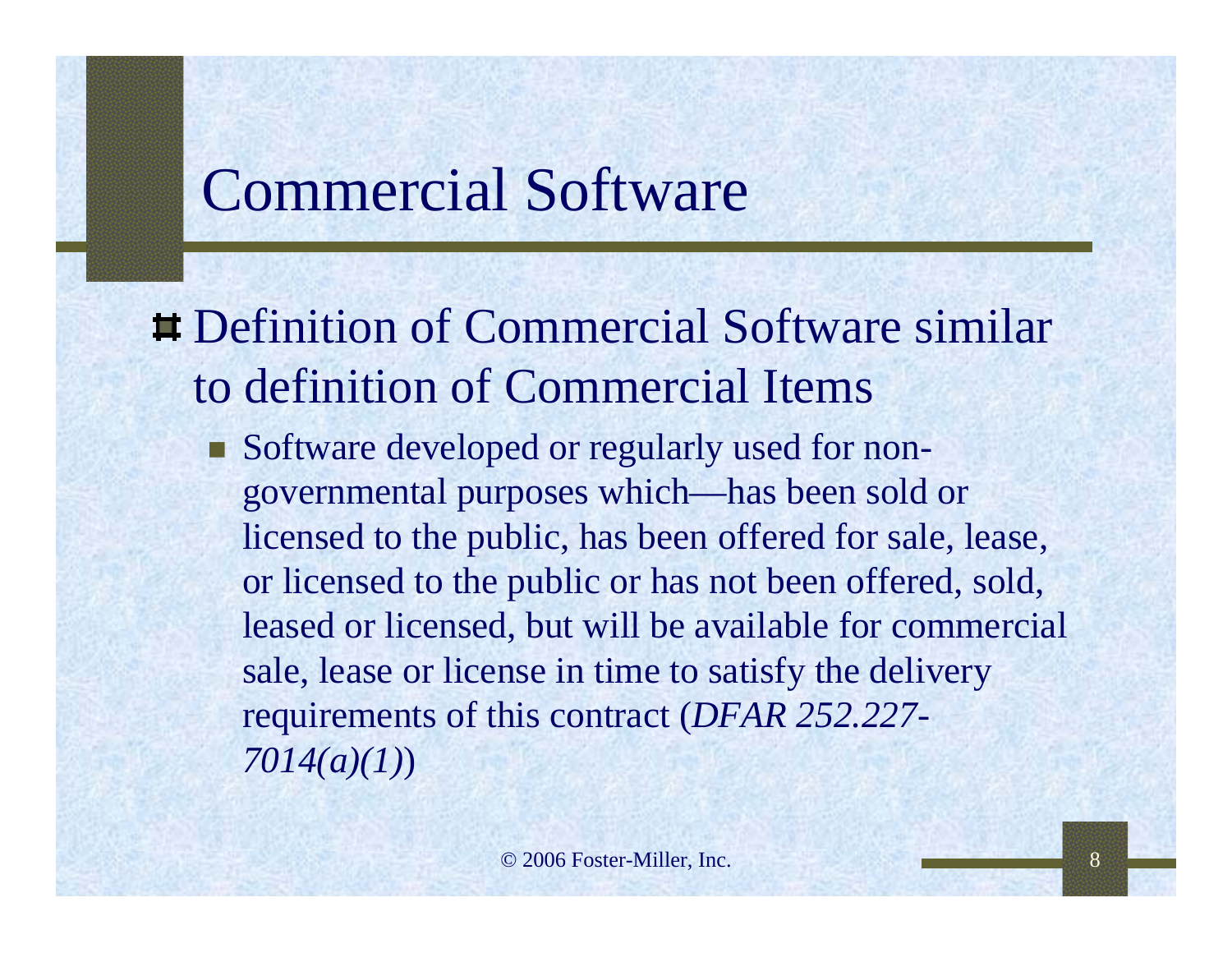# Government Rights in Commercial Software

## DFAR 227.7202-3

**Basically, the Government receives the** rights specified in the license under which the software was obtained

• the Government is treated the same as your commercial customers. It either accepts the license offered, or negotiates for further rights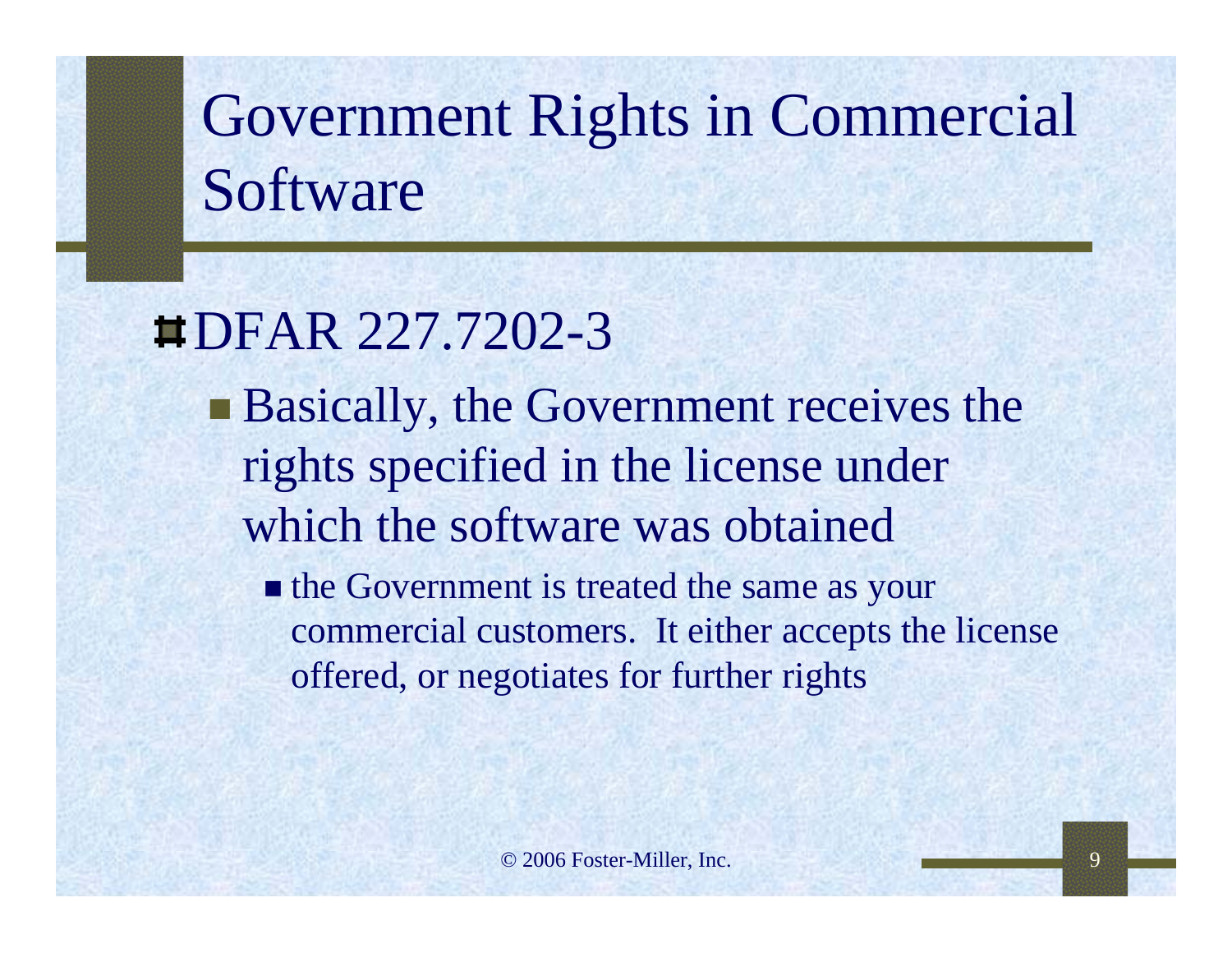# Tips for Protecting Data and Software for Commercial Contracts

- Do not provide data to the Government beyond what is expressly required without obtaining their agreement to protect it—\*\**if you give it to them without restriction, they are free to use it as they see fit!*
- Just because the Government asks for it, does not mean you have to provide it!
- $\blacksquare$  Negotiate Software licenses to the Government as carefully as you would with any other commercial customer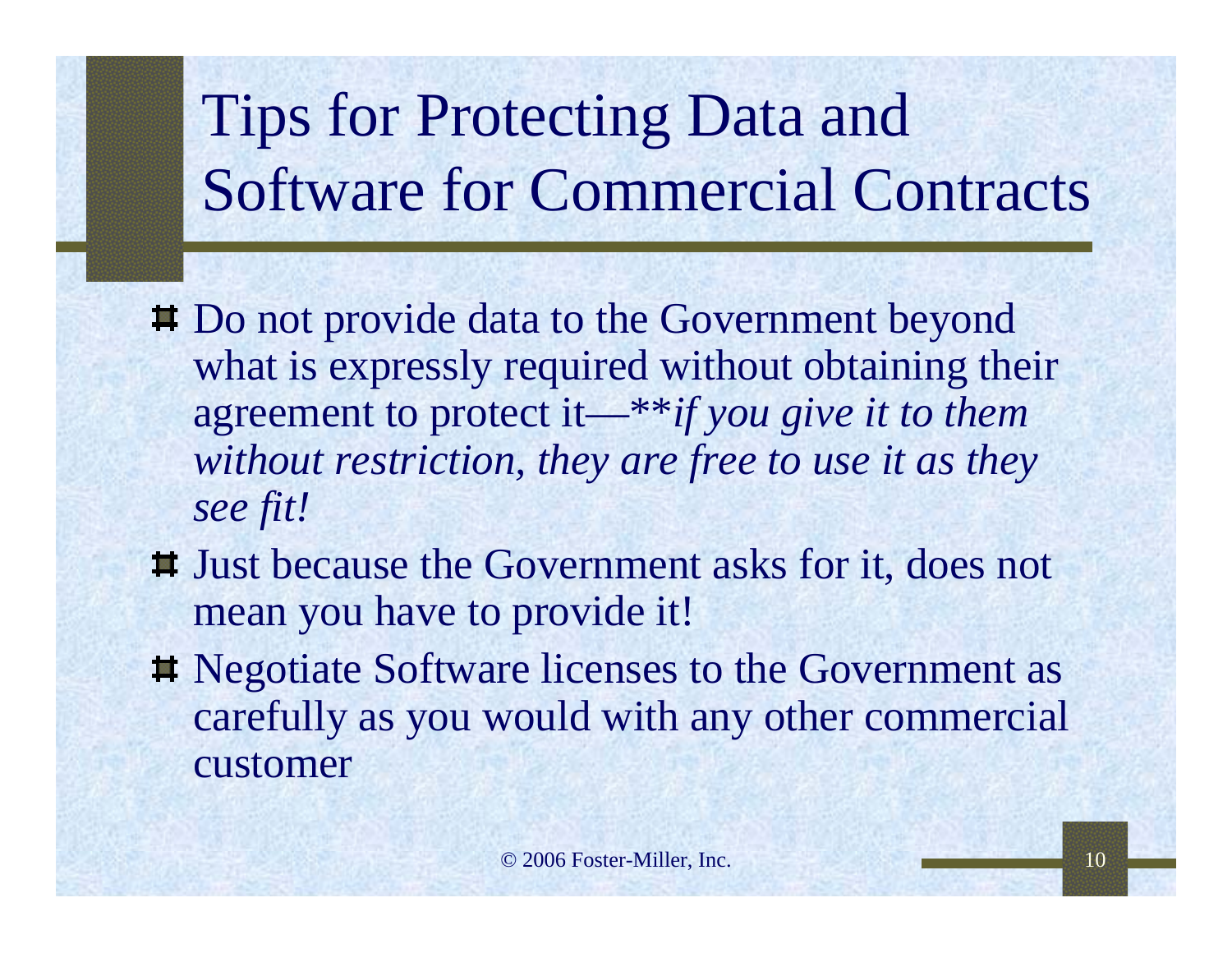# Part II – Noncommercial Contracts

Noncommercial Technical Data and Software is treated far differently than commercial Data and Software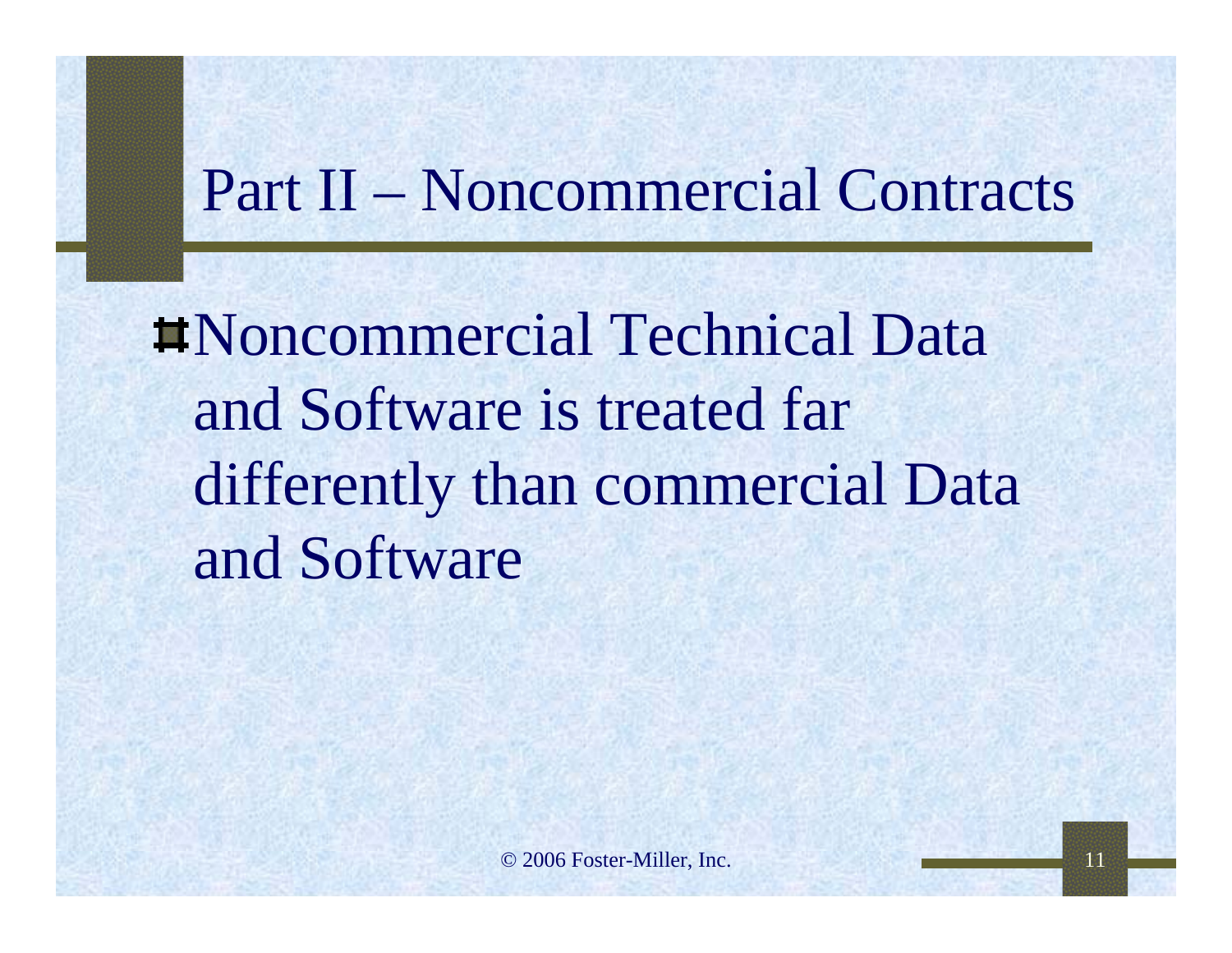# Non-Commercial Data

DFAR 252.227-7013**This clause is used in contracts** where technical data is to be delivered—typically in R & D contracts where the Data is developed under the contract and is a deliverable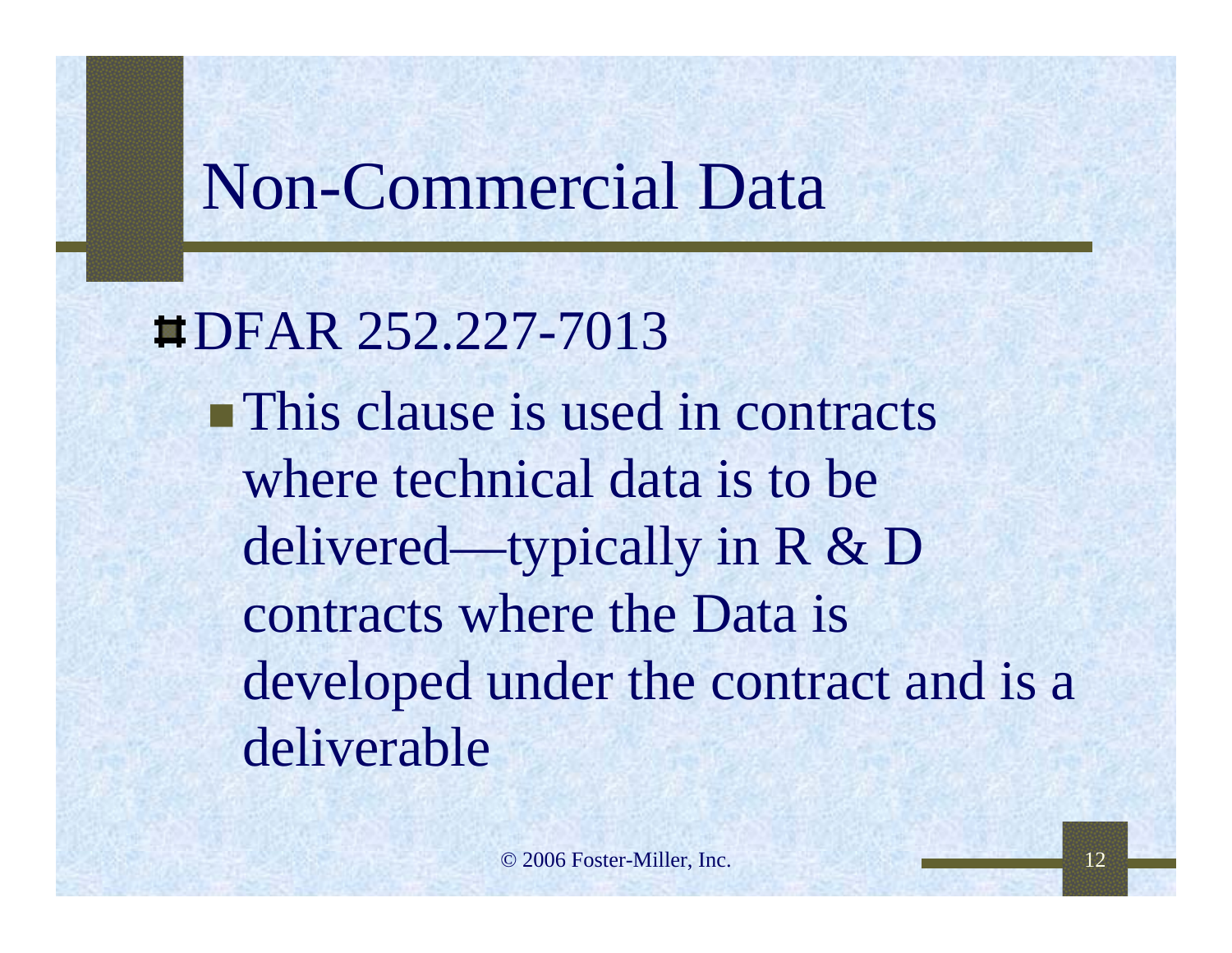# 252.227-7013 Continued

**T**Via this clause:

- the Government receives "*unlimited rights*" in *all* Technical Data developed on the contract
	- Note, the Contractor can attempt to negotiate other rights with the Government (e.g. Government Purpose rights)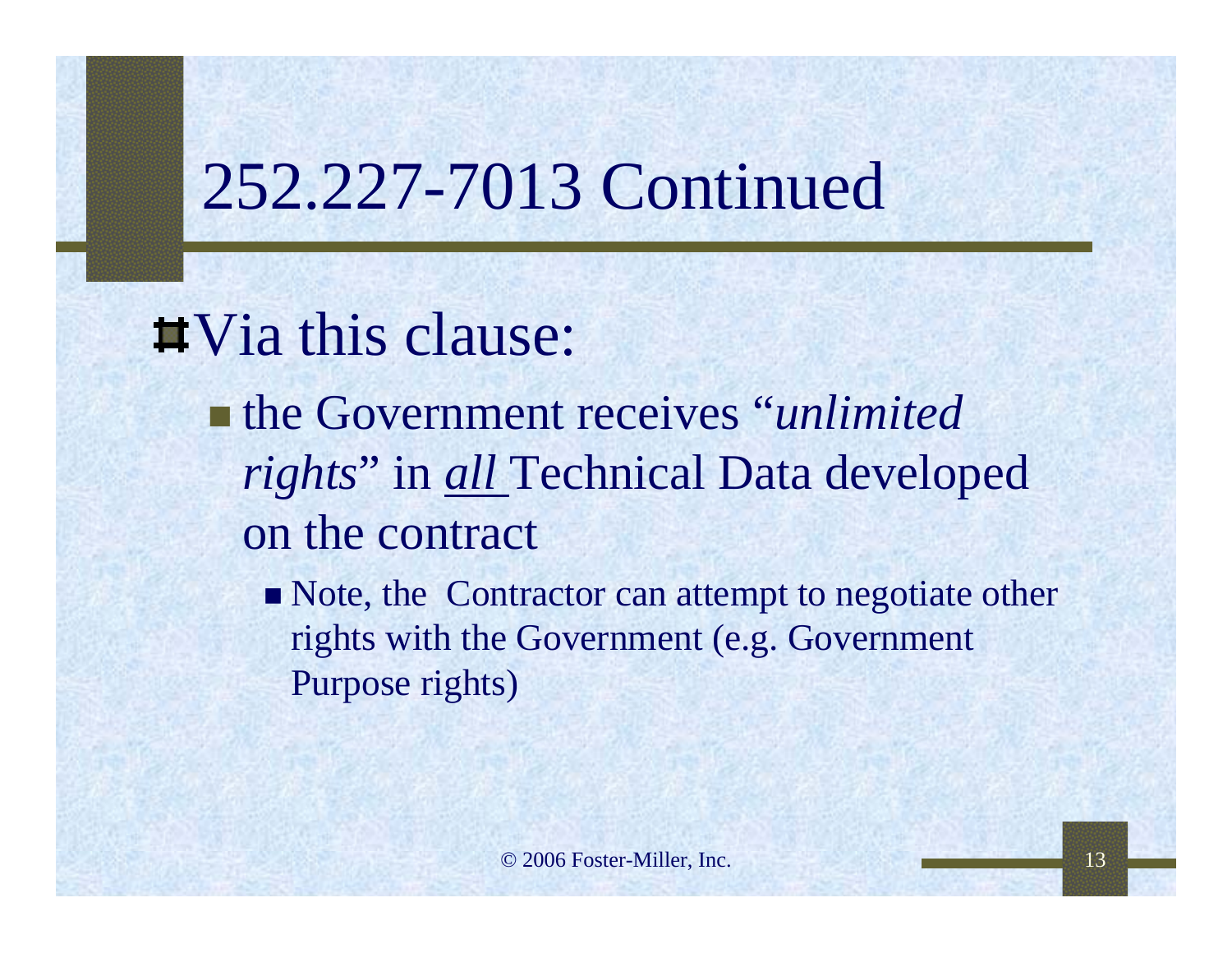# Unlimited Rights

 $\#$  The rights to use, modify, reproduce, perform, display, release, or disclose technical data in whole or in part, in any manner, and for any purpose whatsoever, and to have or authorize others to do so (*DFAR 252.227-7013 (a)(15)*)

 *EXTREMLY BROAD RIGHTS—THE GOVERNMENT CAN DO PRETTY MUCH WHATEVER IT WANTS WITH THIS DATA*.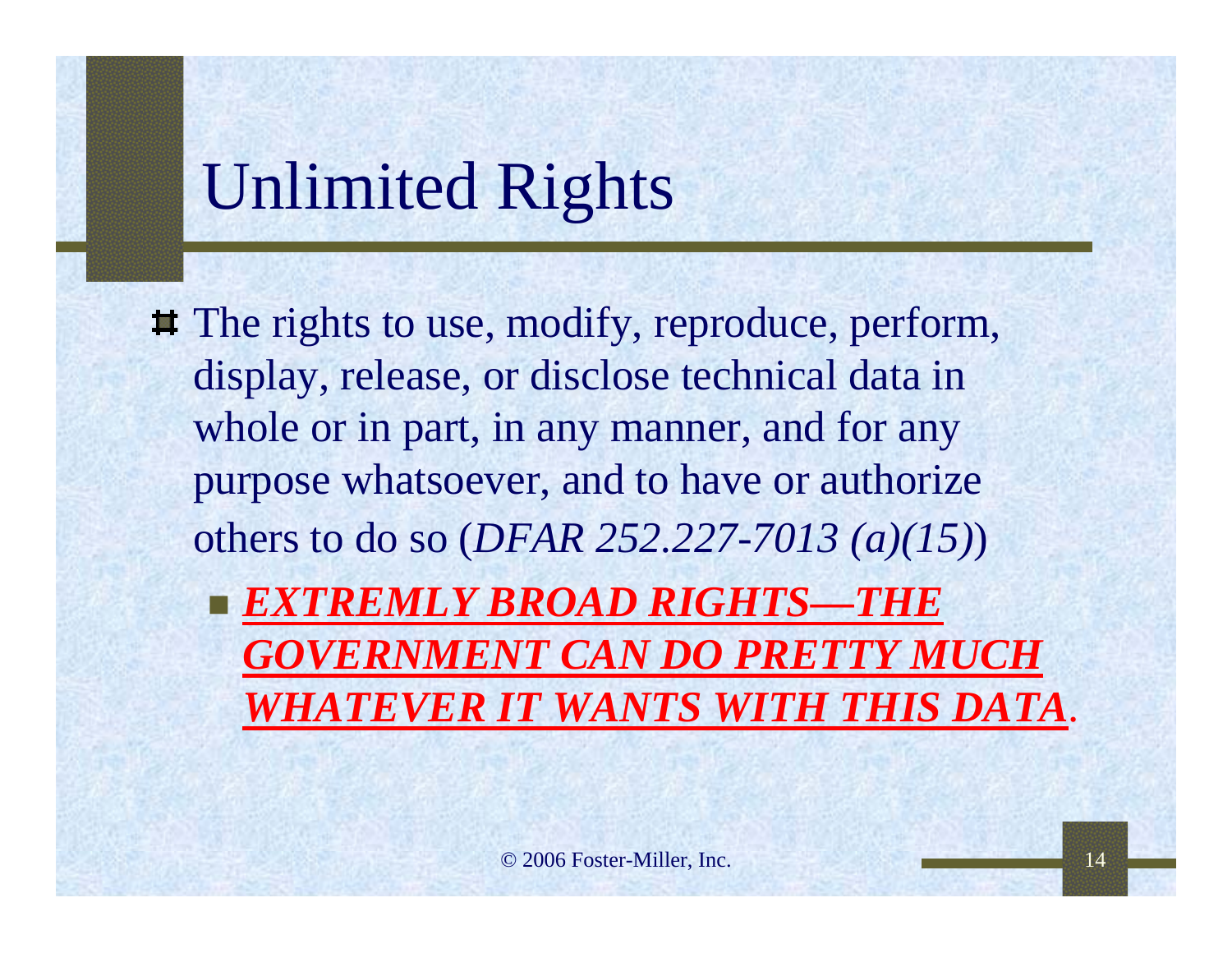# Tangential Data Treatment

 $\blacksquare$  Contractors often bring into a new Contract existing Technical Data—*this data can be protected, if you know how!*

 $\blacksquare$  If developed at private expense, this existing Data to be used and delivered on a new Contract, qualifies for "Limited Rights" treatment.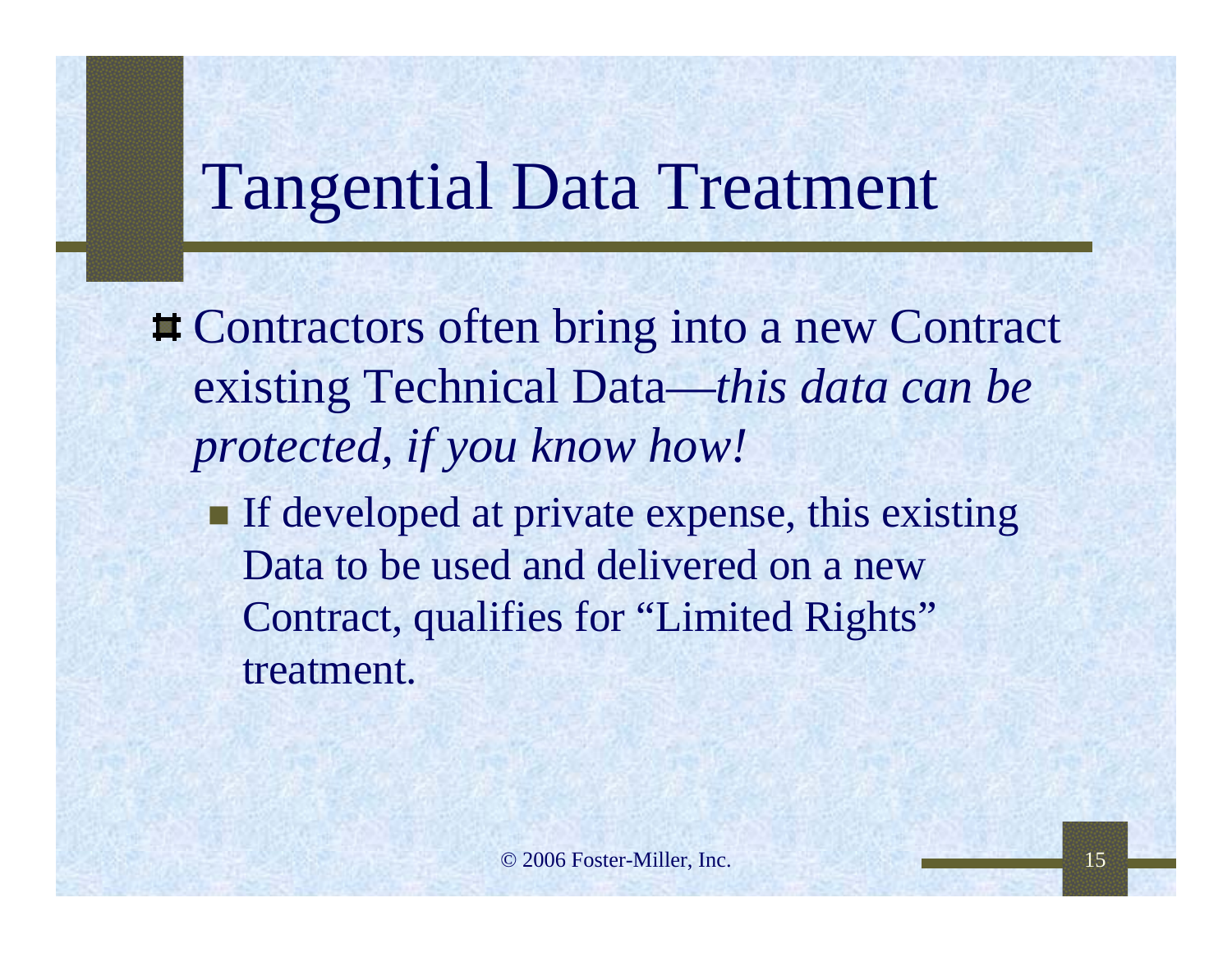# Limited Rights

 $\blacksquare$  Means the Government has the rights to use, modify, reproduce, release, perform, display, or disclose technical data, in whole or in part, within the Government. The Government may not, without the written permission of the party asserting limited rights, release or disclose the technical data outside the Government, or use the technical data for manufacture, or authorize the technical data to be used by another party. . . .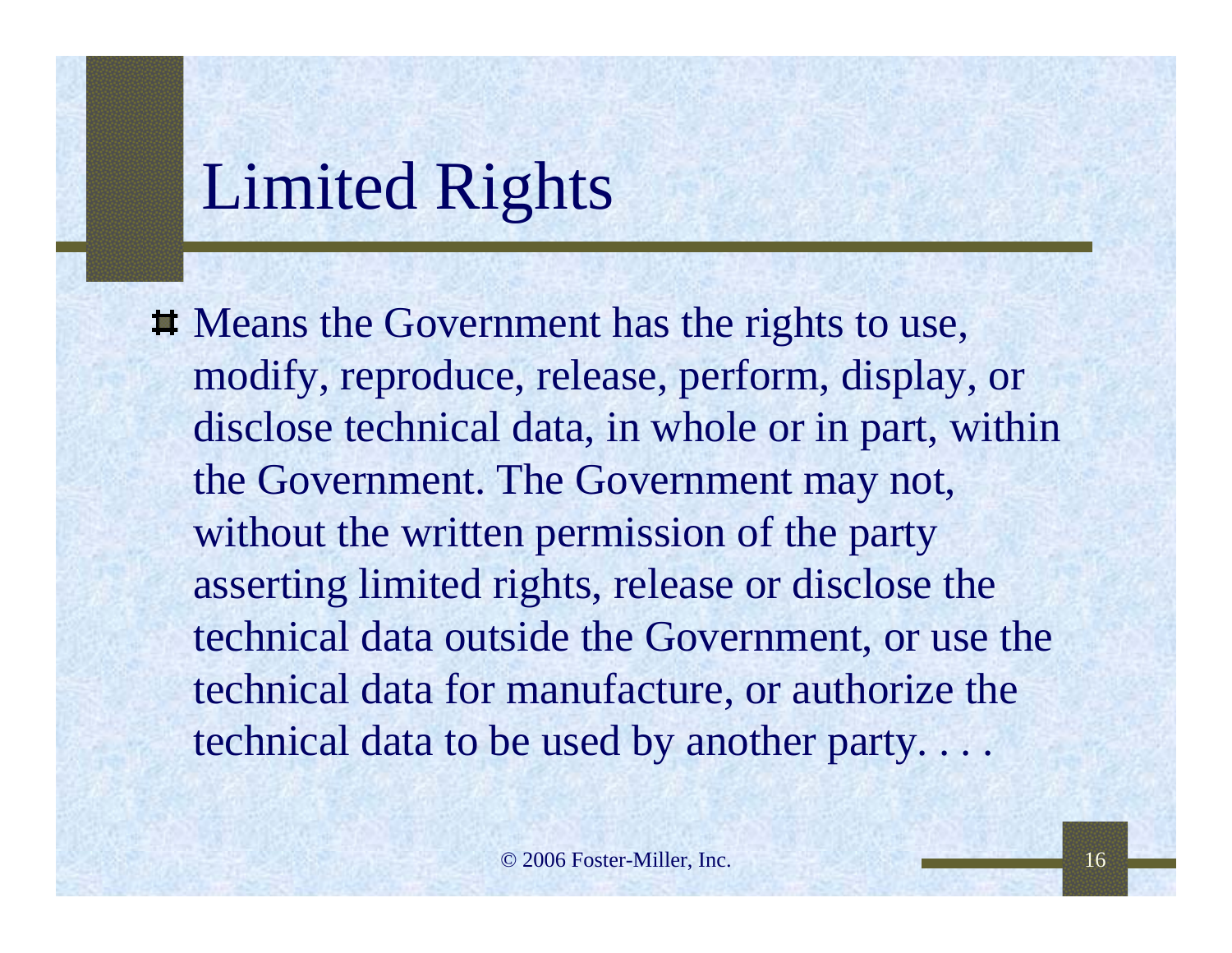# Utilizing Limited Rights Data

 $\blacksquare$  During the Representations and Certification process you will be asked to identify this Data.

*It is important to identify this Data up front to preserve protections downstream*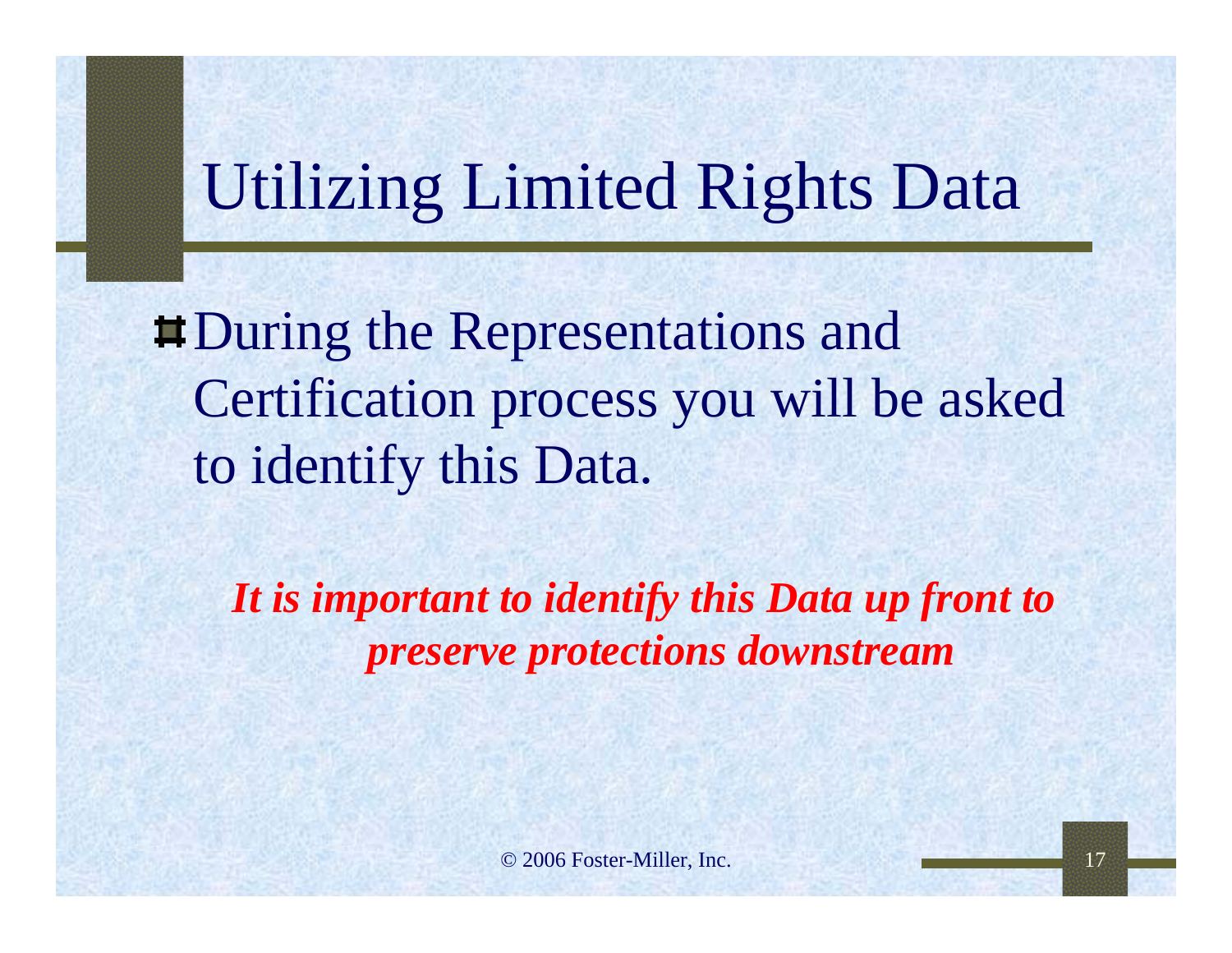# Marking

- **T** Two ways Contractor will be able to protect limited rights data used or delivered:
	- **Contractor will be able to withhold it from delivery on** the Contract
	- Contractor will be able to mark it with the "Limited" Rights" legend, which delineates the rights the Government receives in the Data

*IF YOU DO NOT MARK DELIVERED DATA, YOU* 

*WILL LOSE THIS PROTECTION*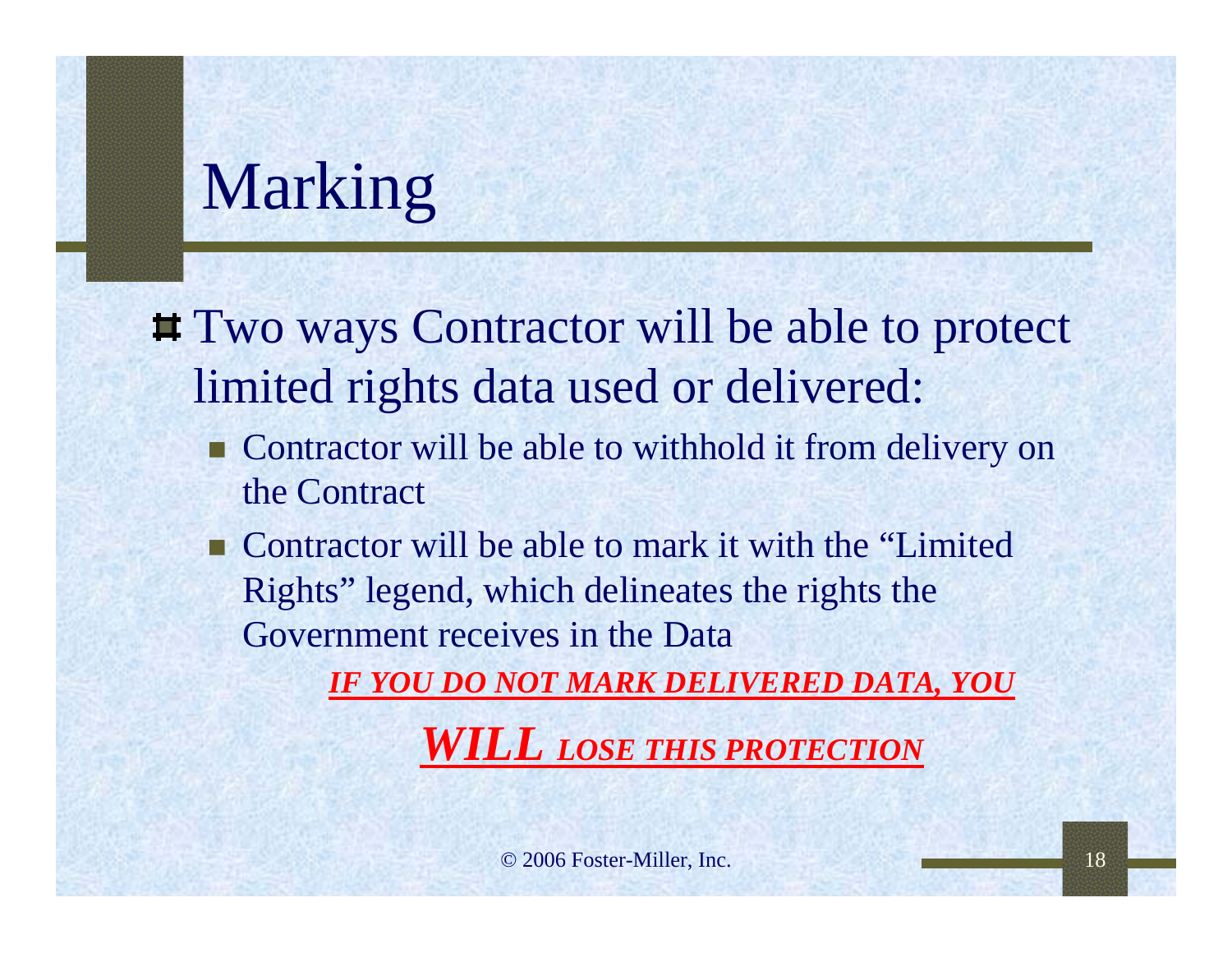# Limited Rights Legend

### LIMITED RIGHTS

Contract No.Contractor NameContractor Address

> The Government's rights to use, modify, reproduce, release, perform, display, or disclose these technical data are restricted by paragraph  $(b)(3)$  of the Rights in Technical Data--Noncommercial Items clause contained in the above identified contract. Any reproduction of technical data or portions thereof marked with this legend must also reproduce the markings. Any person, other than the Government, who has been provided access to such data must promptly notify the above named Contractor.

> > (End of legend)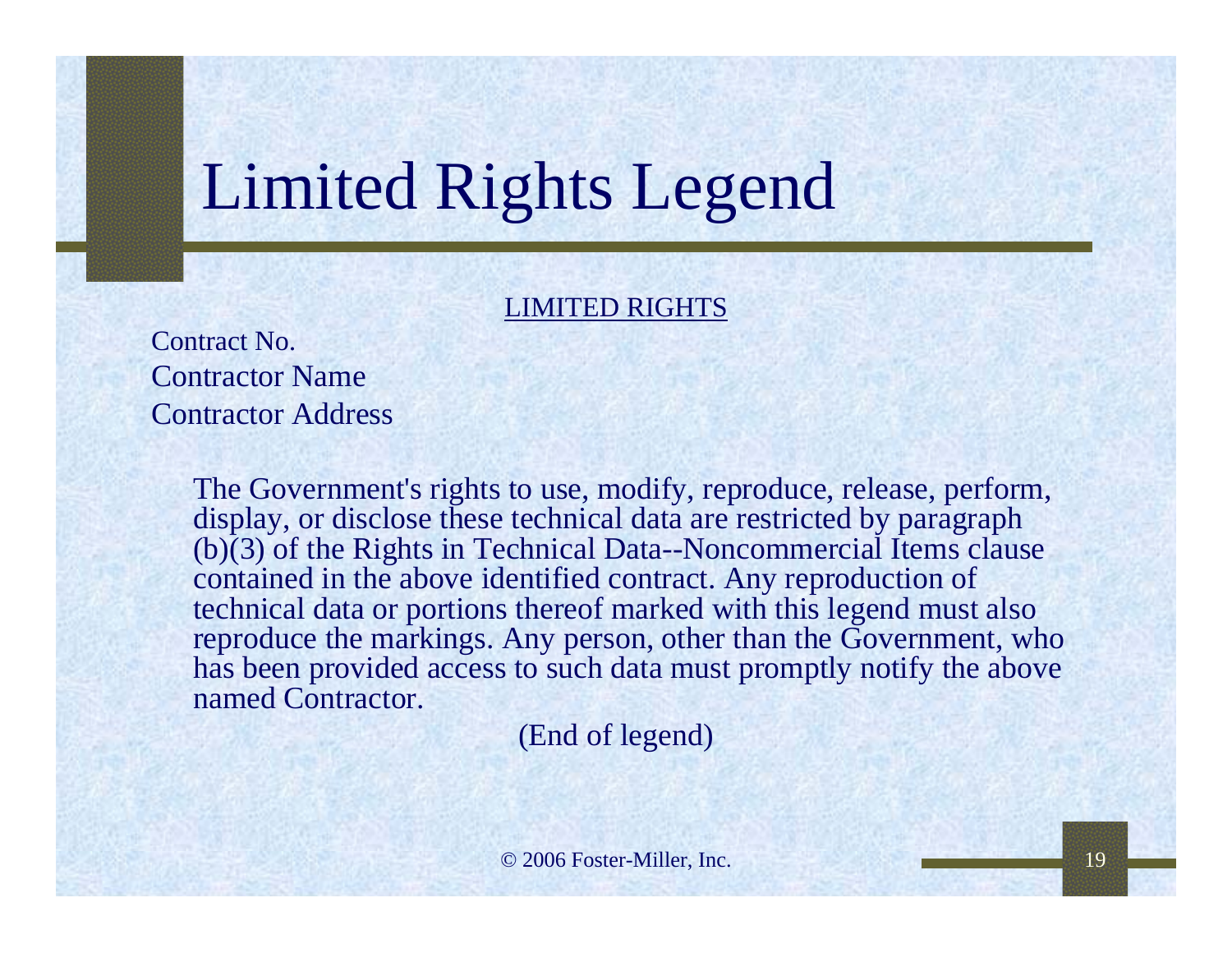# Non-Commercial Software

# DFAR 252.227-7014

- Government gets "unlimited rights" in Software developed on a Government Contract
	- Rights to use, modify, reproduce, release, perform, display, or disclose computer software or computer software documentation in whole or in part, in any manner and for any purpose whatsoever, and to have or authorize others to do so (*DFAR 252.227- 7014(a)(15)*)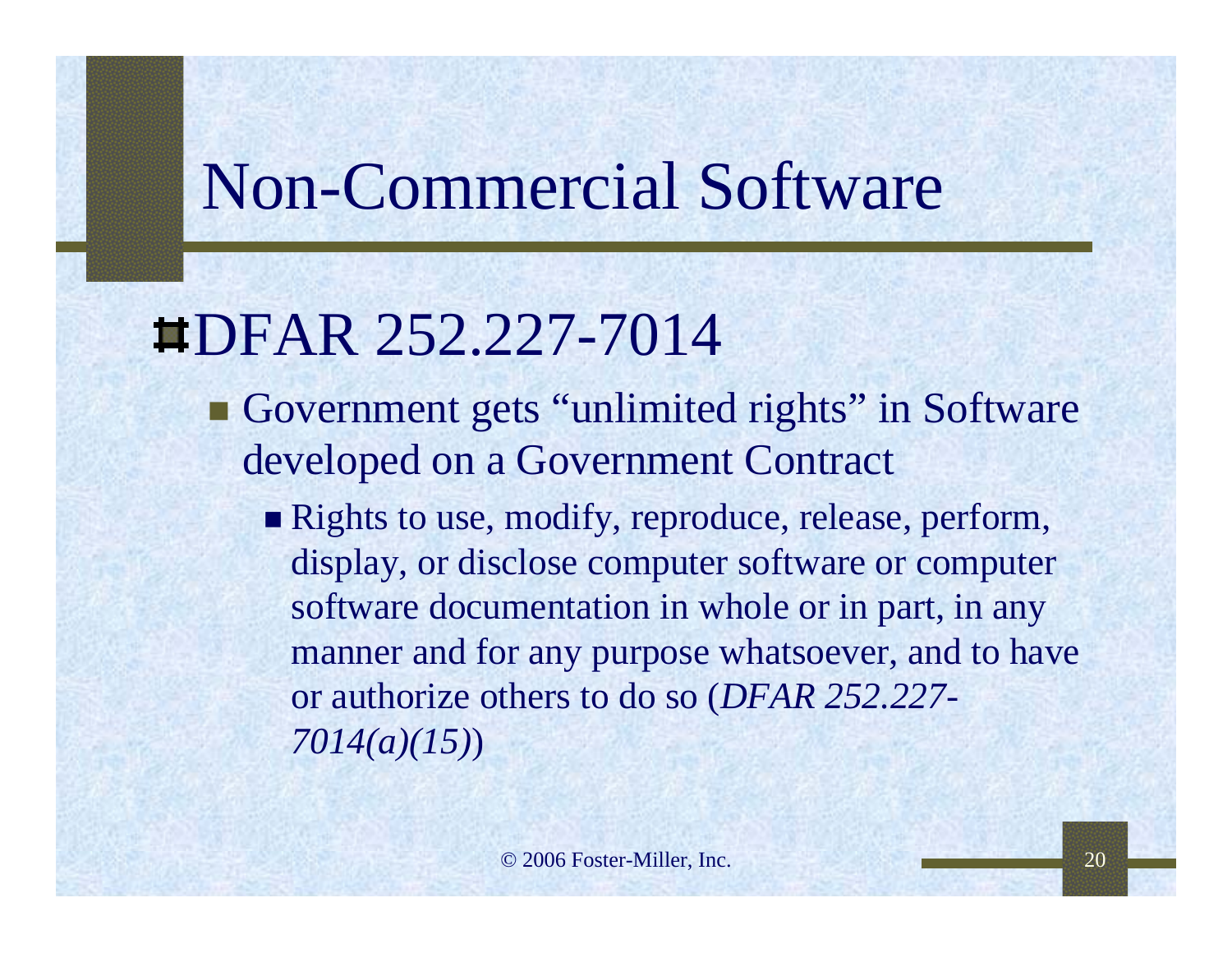# Restricted Rights

 $\#$  **Government gets "restricted rights" to** noncommercial software required to be delivered to Government that was developed at private expense

■ *See 252.227-7014 (a)(14) for the definition of Restricted Rights, it is lengthy, but includes right to use one copy at a time, to transfer to another agency, make backup copies, etc.*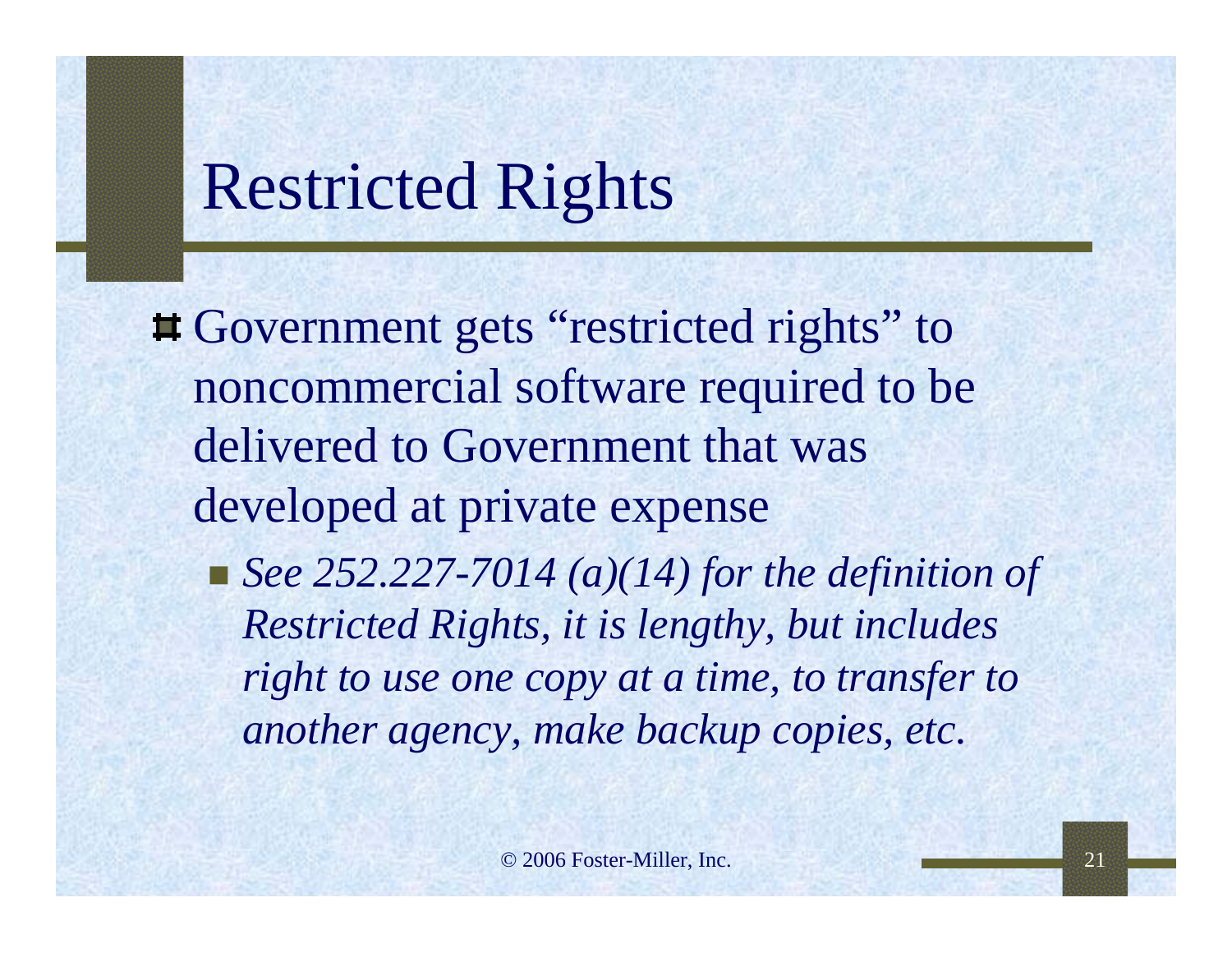## Tips for Protecting Data and Software for Non-Commercial Contracts

- **EXECUTE:** Negotiate rights more restrictive than "unlimited" rights"
- **Do not deliver Limited Rights data that you are** allowed to withhold
- **Disclose all Limited Rights data and Restricted** Software in the Reps &Certs

*MARK! MARK! MARK! Deliver all Limited Rights Data and Restricted Software with the appropriate legend*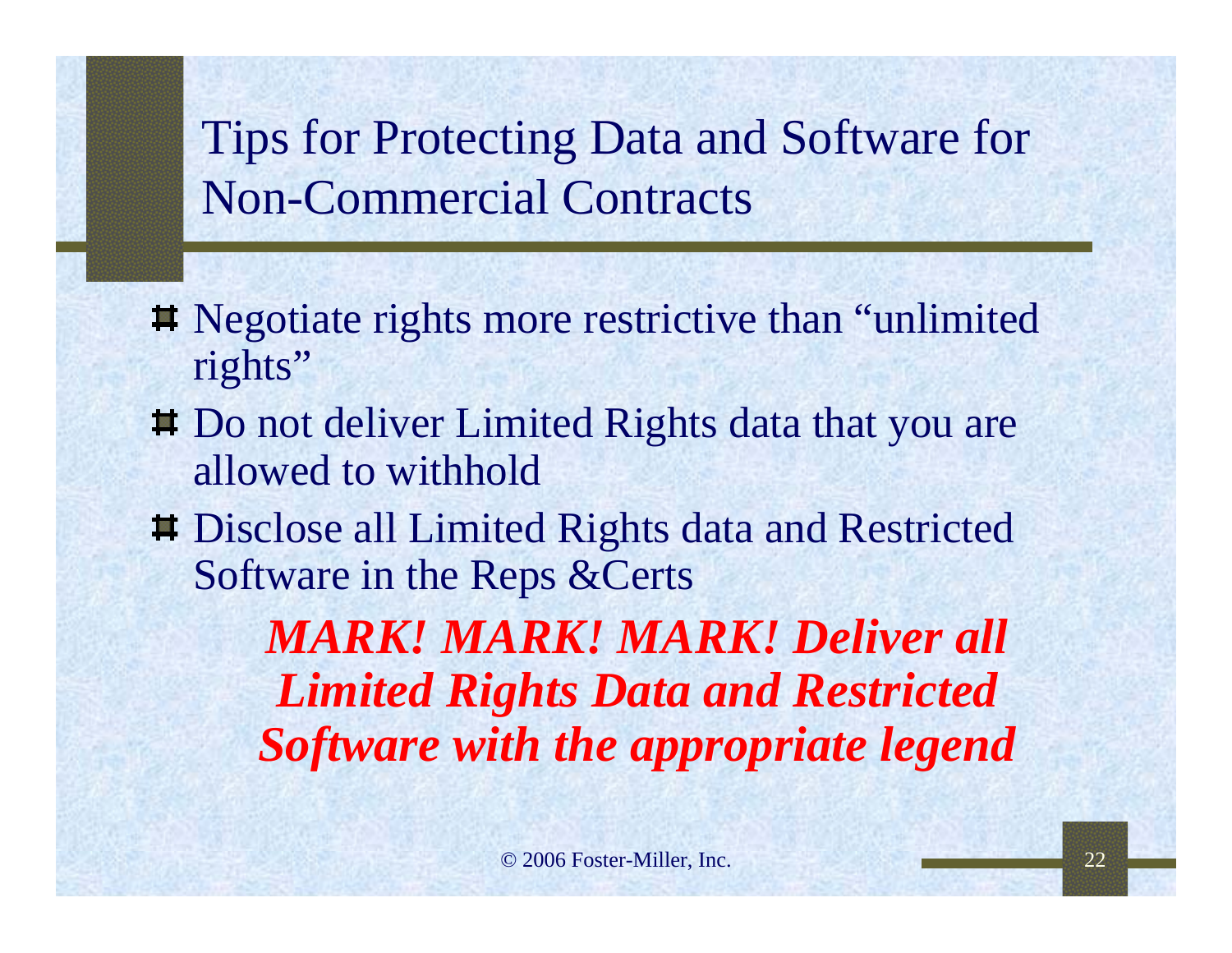# Part III – SBIR Contracts

- $\sharp$  **SBIR Contracts are contracts that can be awarded** ONLY to small businesses
- **There are 3 phases:** 
	- **Phase I: feasibility study** 
		- up to six months, up to \$100,000
	- **Phase II: development** 
		- $\blacksquare$  up to two (2) years in amounts up to \$750,000.
	- **Phase III: commercialization** 
		- must use non-SBIR Federal funding (*Note: DO not have to be a small business to do a Phase III*).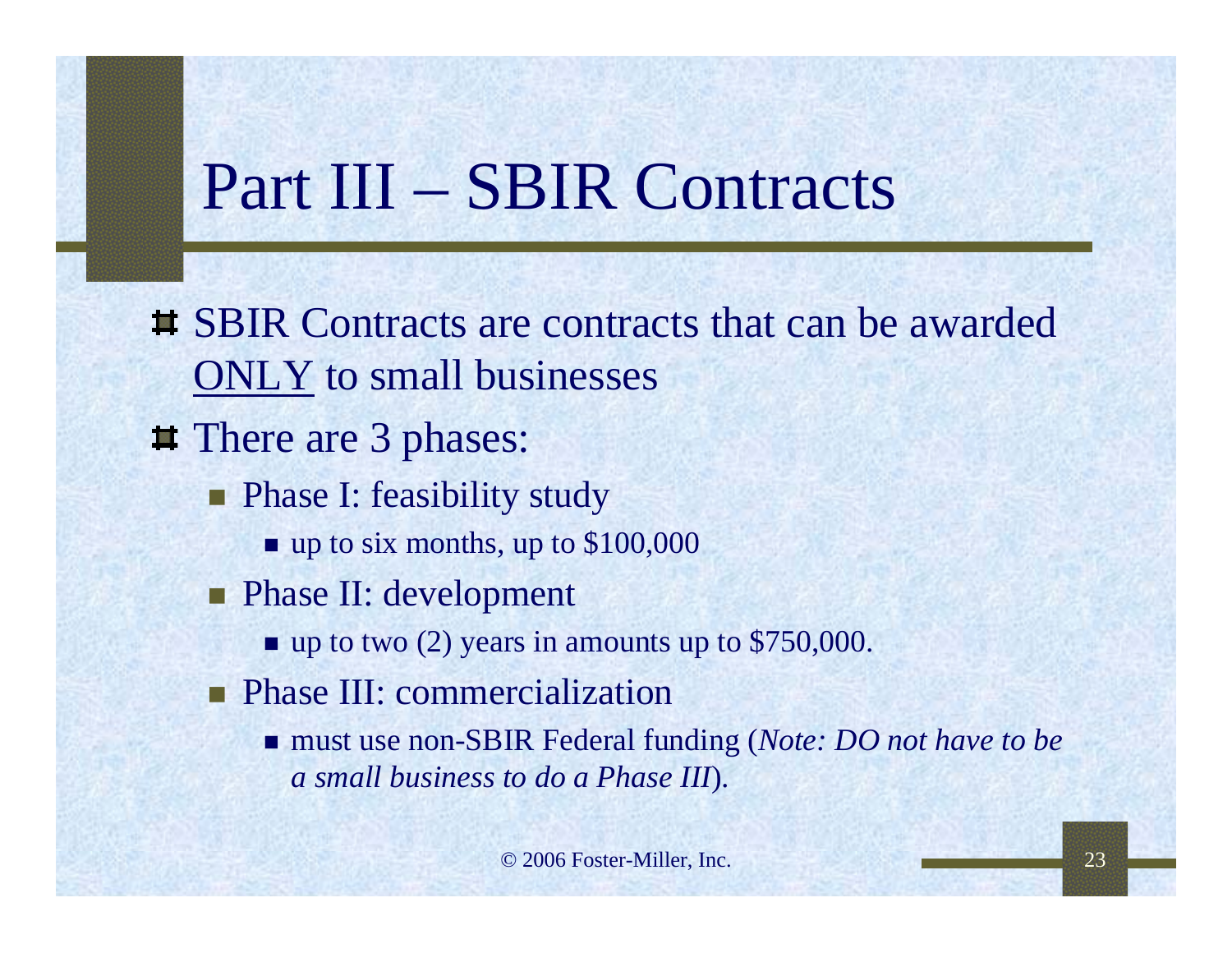# Data and Software Rights SBIR

**# DFAR 252.227-7018 In SBIR Contracts Technical Data and** Software are governed by the same clause Government will receive SBIR Data Rights in all Technical Data and Computer Software developed under an SBIR Contract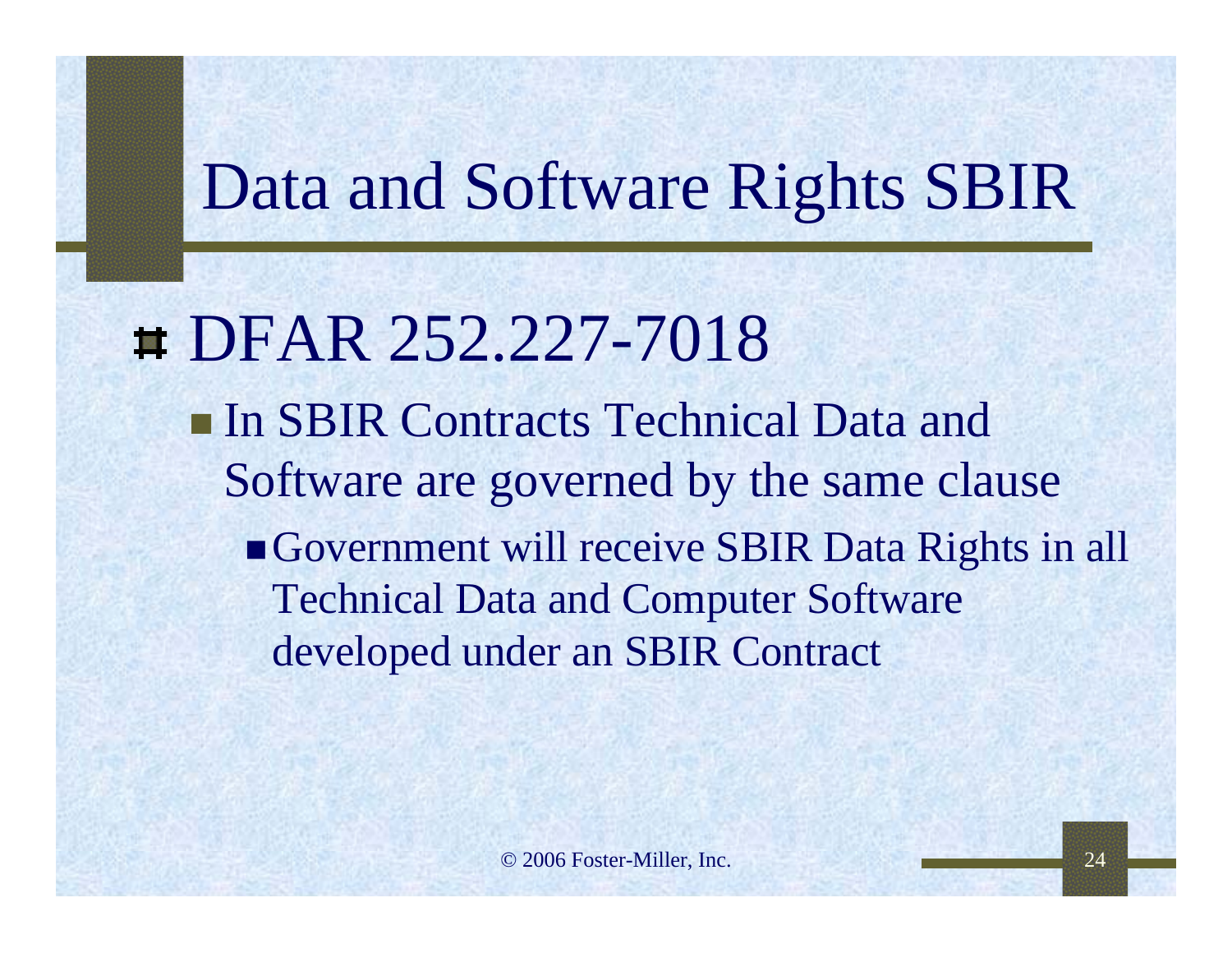# SBIR Data Rights Defined

A royalty-free license for the Government, including its support service contractors, to use, modify, reproduce, release, perform, display, or disclose technical data or computer software generated and delivered under this contract for any United States government purpose (DFAR 252.227-7018 (a)(18))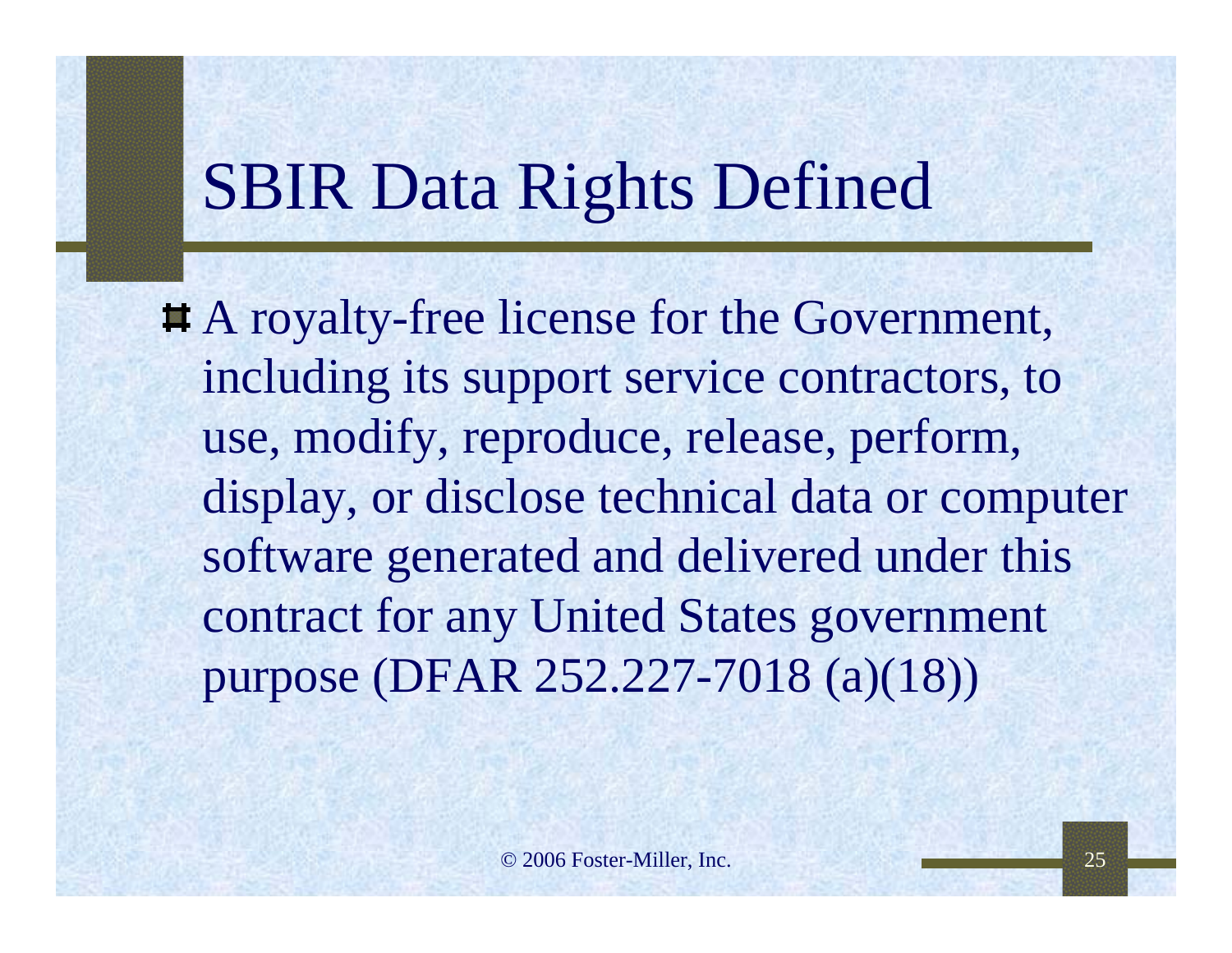# SBIR Data Rights Continued

- Per DFAR 252.227-7018(b)(4), *for 5 years from completion of the project*, the Government cannot disclose SBIR Data or Software except
	- as Contractor permits
	- **for evaluation purposes**
	- **a** as is necessary for emergency overhaul and repairs of items operated by the Government.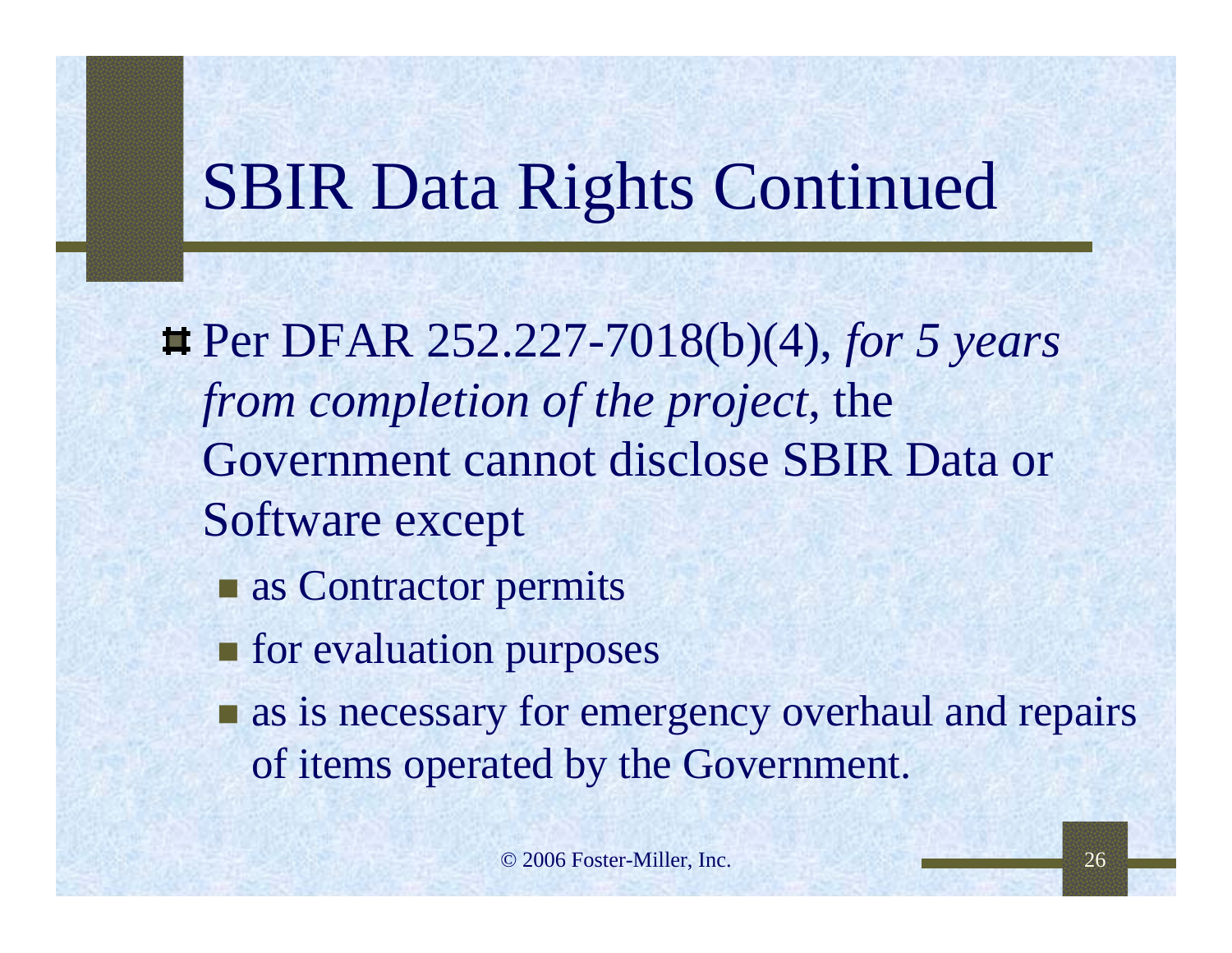# Marking SBIR Data and Software

#### SBIR DATA RIGHTS

Contract No.Contractor NameContractor AddressExpiration of SBIR Data Rights Period

The Government's rights to use, modify, reproduce, release, perform, display, or disclose technical data or computer software marked with this legend are restricted during the period shown as provided in paragraph (b)(4) of the Rights in Noncommercial Technical Data and Computer Software--Small Business Innovative Research (SBIR) Program clause contained in the above identified contract. No restrictions apply after the expiration date shown above. Any reproduction of technical data, computer software, or portions thereof marked with this legend must also reproduce the markings.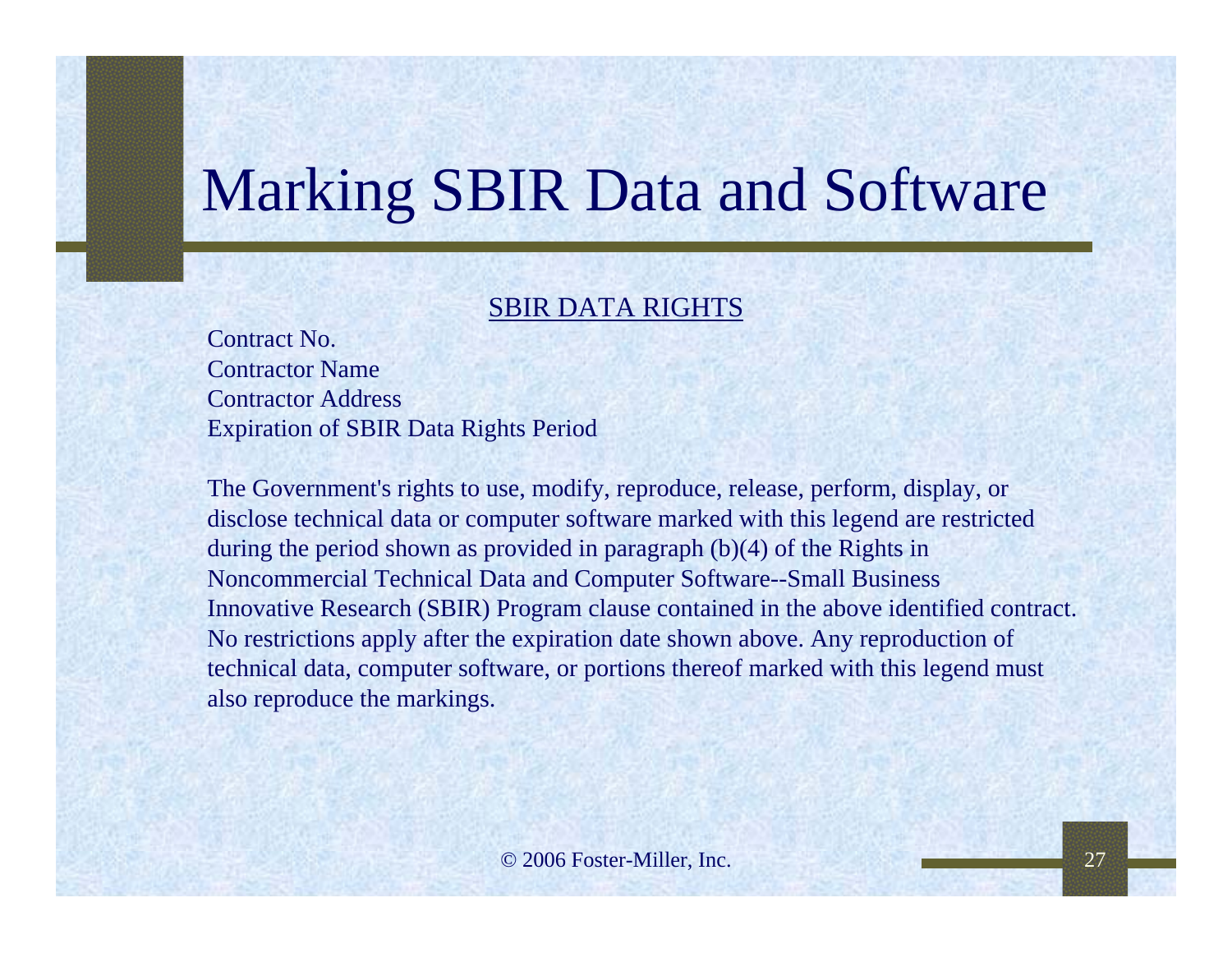# SBIR Advantages

**EXAMPLE SET SHIR Contracts present tremendous** advantages to small business Contractors, especially in the protections afforded to Data and Software

■ *A Contractor gets 5 years of protection—this means the Government cannot give Contractor's Data or Software to a competitor for procurement purposes!*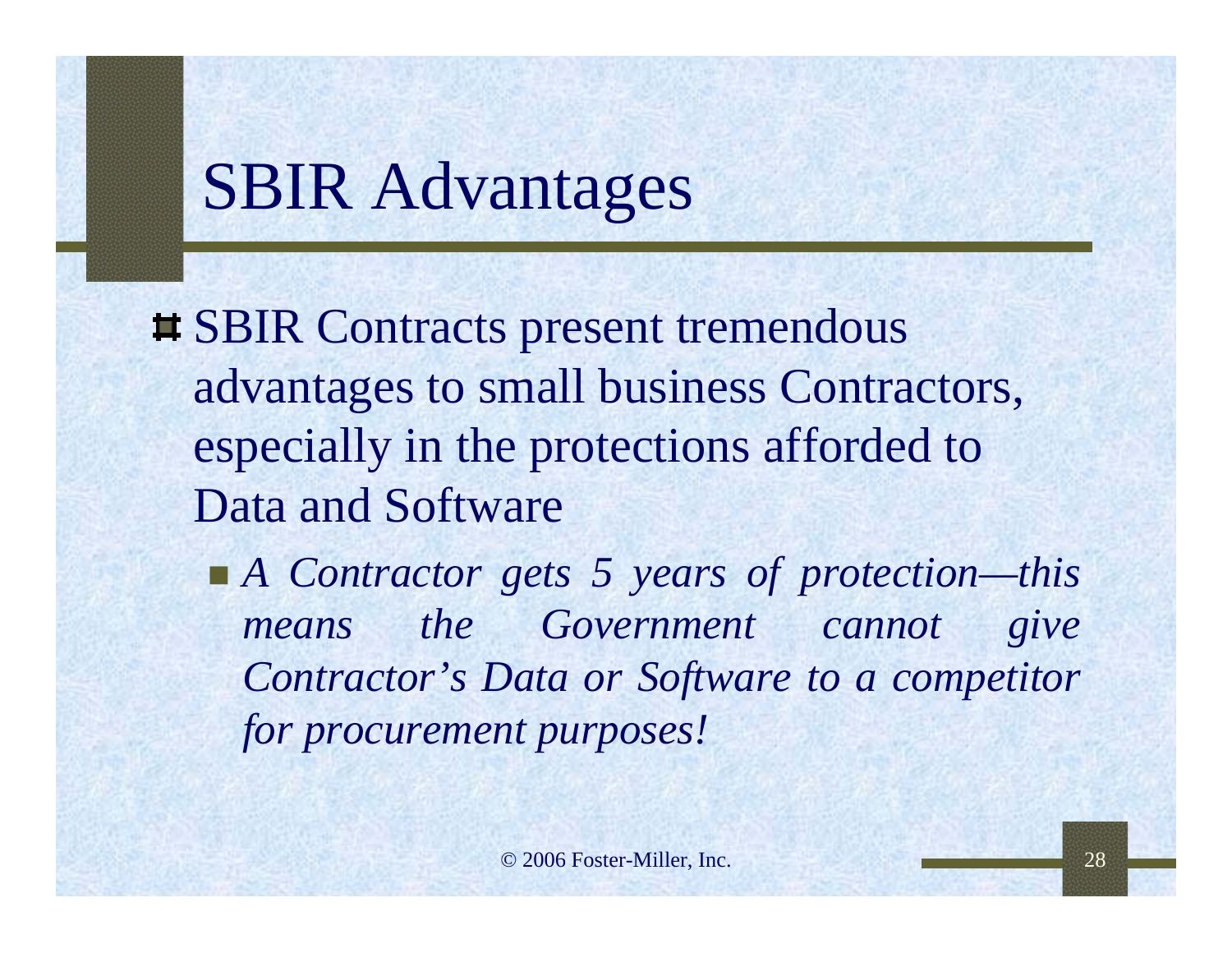# Conclusion

### **Exercise** Subcontracting

- Most of the Clauses cited in this presentation flow down to Subcontractors
	- **This means that even if you are a subcontractor** on a Government Contract, the Data and Software treatment will be the same
		- **If a Prime Contractor sends you a Contract that treats Data** or Software in a way less favorable to you than the rules set forth above—push back and ask for the DFAR Clauses to flow down to you!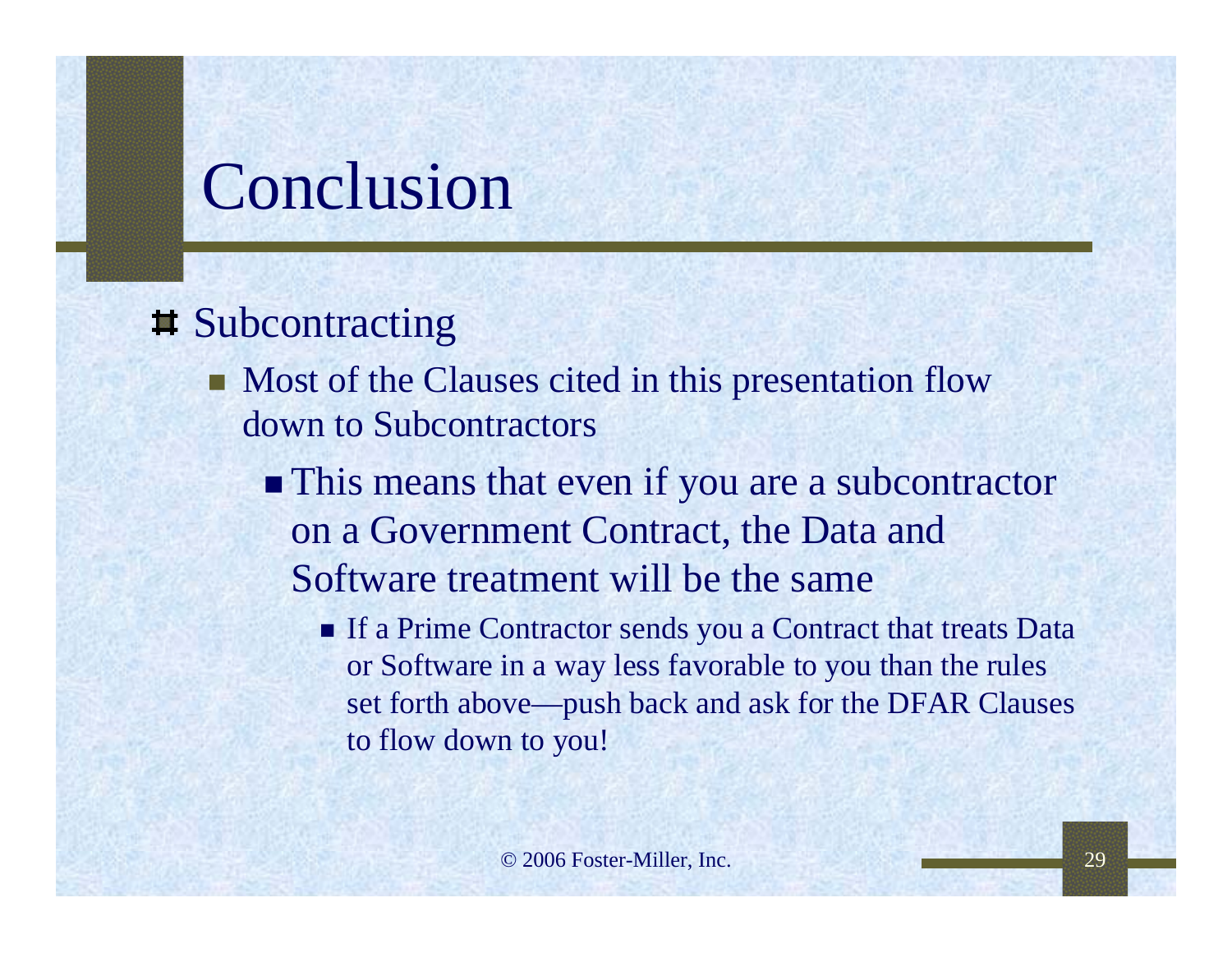# Tips for Protection

- $\blacksquare$  Do not deliver Data or Software you are not required to deliver
- Mark all Data and Software requiring marking— OR YOU WILL LOSE YOUR RIGHTS
- Draft all manuals and instructions with an eye towards these regulations
- $\blacksquare$  Negotiate with the Government
- When a Subcontractor—negotiate to have helpful DFAR Clauses flowed down to you